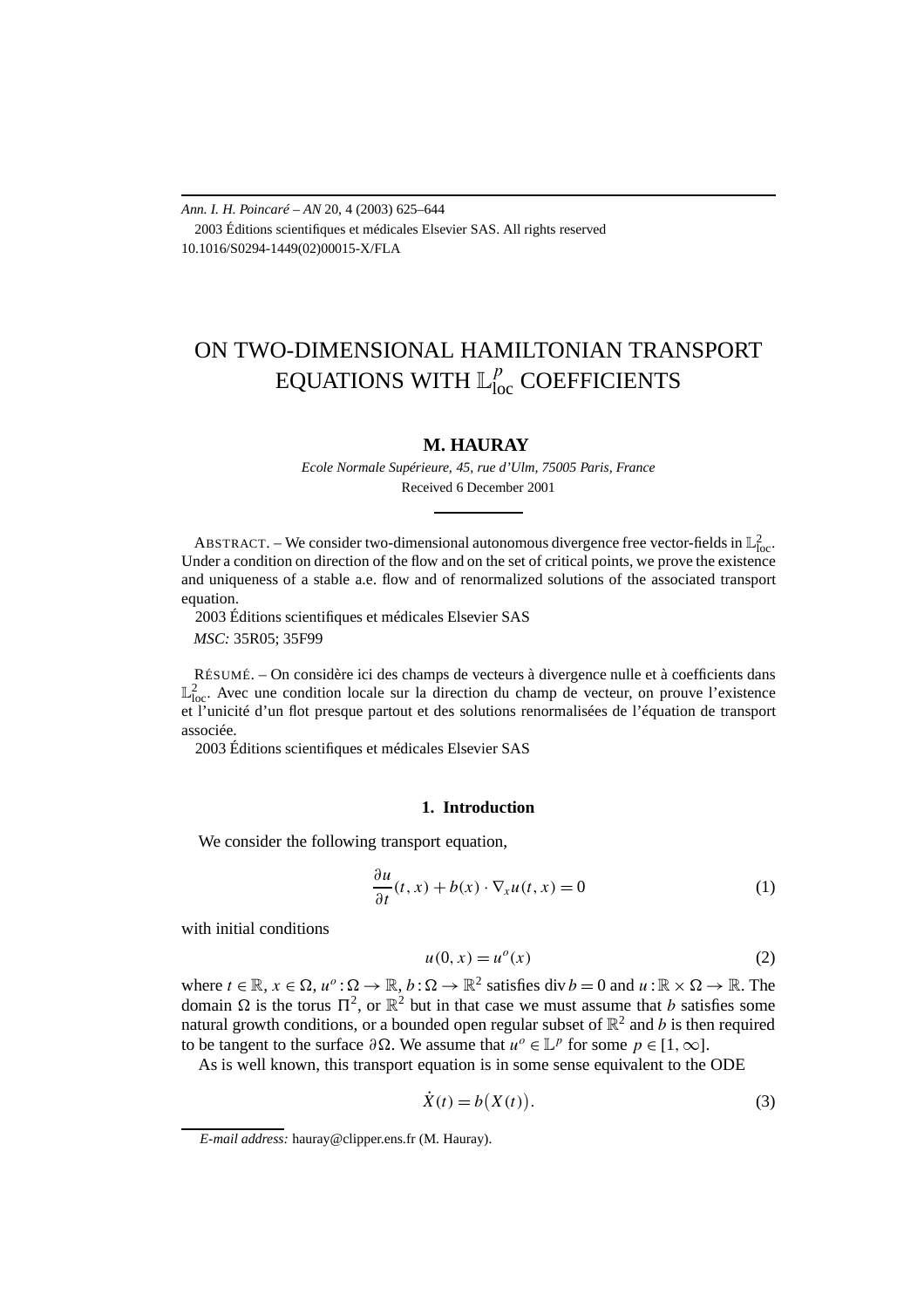Let us begin with some definitions and a proposition in which we always assume that *b* belongs at least to  $\mathbb{L}^1_{loc}$ .

DEFINITION 1. – *Given an initial condition in*  $\mathbb{L}^{\infty}$ *, a solution of* (1)–(2) *is a function*  $in \mathbb{L}^{\infty}([0, \infty) \times \Omega)$  *satisfying for all*  $\phi \in C_c^{\infty}([0, \infty) \times \Omega)$ 

$$
\int_{[0,\infty)\times\Omega} u\left(\frac{\partial\phi}{\partial t} + b \cdot \nabla_x \phi\right) = -\int_{\Omega} u^o \phi(0,\cdot). \tag{4}
$$

DEFINITION 2. – *We shall call renormalized solution a function <i>u* in  $\mathbb{L}^1_{loc}([0,\infty) \times$  $\Omega$ ) *such that*  $\beta(u)$  *is a solution of* (1) *with initial value*  $\beta(u^o)$ *, for all*  $\beta \in C_b^1(\mathbb{R})$ *, the set of differentiable functions from* R *to* R *with bounded continuous derivative.*

*Remark*. – In this definition, we do not ask *u* to be a solution because if *u* only belongs to  $\mathbb{L}^1_{loc}$ , we cannot give a sense to the product *uv*. This is one of the reasons why we introduce this definition. But, this is of course an extension of the notion of solution. If  $u \in \mathbb{L}^{\infty}$  is a renormalized solution, it may be shown using good  $\beta$  that *u* is a solution.

We will give the next definition only for the case where  $\Omega = \Pi^2$  or a bounded open subset of  $\mathbb{R}^2$ . We refer to [4] for the adaptation to the case of  $\mathbb{R}^2$  in order to simplify the presentation.

DEFINITION 3. – *A flow defined almost everywhere (or a.e. flow) solving* (3) *is a function*  $X$  *from*  $\mathbb{R} \times \Omega$  *to*  $\Omega$  *satisfying* 

- (i)  $X \in \mathcal{C}(\mathbb{R}, \mathbb{L}^1)^2$ ;
- (ii)  $\int_{\Omega} \phi(X(t, x)) dx = \int_{\Omega} \phi(x) dx \ \forall \phi \in C^{\infty}$ ,  $\forall t \in \mathbb{R}$  (*preservation of the Lebesgue's measure)*;
- (iii)  $X(s + t, x) = X(t, X(s, x))$  *a.e.* in x,  $\forall s, t \in \mathbb{R}$ ;
- (iv) (3) *is satisfied in the sense of distributions.*

*These properties implies that for almost all*  $x, \forall t \in \mathbb{R}, X(t, x) = x + \int_0^t b(X(s, x)) ds$ .

Moreover, the useful following result is stated in [5].

PROPOSITION 1. – *The two following statements are equivalent*:

- (i) *For all initial condition*  $u^{\circ} \in L^1$ *, there exists a unique stable renormalized solution of* (1)*.*
- (ii) *There exists a unique stable a.e. flow solution of* (3)*.*

*Moreover the following condition* (R) *implies these two equivalent statements*

*Every solution of* (1) *belonging to*  $\mathbb{L}^{\infty}(\mathbb{R} \times \Omega)$  *is a renormalized solution.* (R)

This method of resolution of ODE's and associated transport equations was introduced by DiPerna and Lions in [4]. In this article, they show that if  $b \in W^{1,1}_{loc}$ , the problem  $(1)$ – $(2)$  has a unique renormalized solution *u*. In fact, even if it is not stated in these terms in their article, we can adapt the method used in it to prove Proposition 1 and the fact that (R) is true when  $b \in W_{loc}^{1,1}$ . In our paper we will show that (R) holds provided that  $b \in \mathbb{L}^2_{loc}$  and that the following condition  $(P_x)$  on the local direction of *b* is true for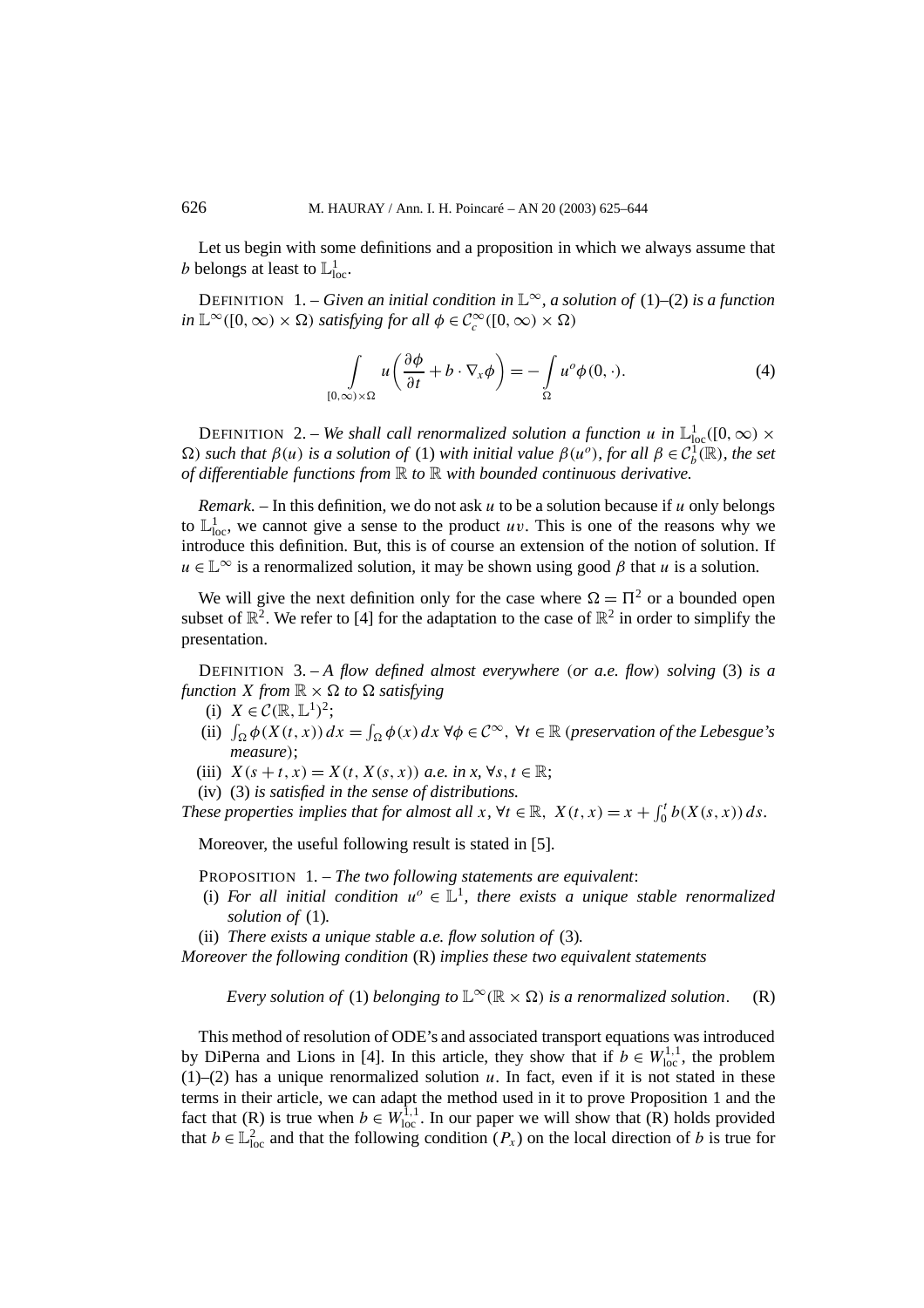a sufficiently large set of points *x*

$$
\exists \xi \in \mathbb{R}^2, \ \alpha > 0, \ \varepsilon > 0 \quad \text{such that for almost all } y \in B(x, \varepsilon) \ b(y) \cdot \xi \geq \alpha. \tag{P_x}
$$

This is a local condition and the quantities  $\xi$ ,  $\alpha$ ,  $\varepsilon$  depend on *x*.

We will also show that (R) still holds in the case of a physical Hamiltonian  $H(x, y) =$  $y^2/2 + V(x)$  with  $V' \in \mathbb{L}^1_{loc}$ .

This paper is a extension of Desvillettes and Bouchut [3], in which similar results are shown when *b* is continuous. The authors use the fact that since we have an Hamiltonian, we can integrate the ODE to obtain a one dimensionnal problem, that we are able to solve. We will adapt this method with less regularity on *b*.

#### **2. Main result**

Since we are in dimension two and that  $div(b) = 0$ , there exists a scalar function *H* (the hamiltonian) such that  $\nabla H^{\perp} = b$ . If *b* belongs to  $\mathbb{L}^p$ , then *H* is in  $W^{1,p}$ .

THEOREM 1. – Let  $\Omega'$  be an open subset of  $\Omega$ . Assume that  $b \in \mathbb{L}^2_{loc}(\Omega')$  and  $(P_x)$ *holds for every*  $x \in \Omega'$ , *Then the condition* (R) *holds in*  $\Omega'$ .

*Remarks*. –

- (i) Two is the critical exponent. It corresponds to the critical case  $W^{1,1}$  in [4] since in two dimension we have the Sobolev embedding from  $W^{1,1}$  to  $\mathbb{L}^2$ . In the fourth paragraph, we shall describe a flow which is in  $\mathbb{L}^p$  for all  $p < 2$ , which satisfy the condition  $(P_x)$  everywhere but for which uniqueness is false.
- (ii) This theorem does not extend the result in [4] in this particular case because a vector-fields in  $W^{1,1}$  does not necessary satisfy the condition  $(P_x)$ . We can construct divergence free vector-fields in  $W^{1,1}$  which does not satisfy the condition  $(P_x)$  at any point *x*.
- (iii) Our method allow to prove the existence and the uniqueness directly (i.e. without using (R)), but it raises many difficulties concerning localisation and the addition of critical points.
- (iv) Here we state a result for a subset of  $\Omega$ . Of course, a particular case of interest is the case when  $\Omega' = \Omega$ , where we may then use Proposition 1 to obtain the existence and the uniqueness of an a.e. flow and of the solution of the transport equation. But the case  $\Omega' \subseteq \Omega$  will be useful when we will shall take into account some points where  $(P_x)$  is not true.

*Proof. –* We shall prove this result in several steps. First, we shall state and prove some results about a change of variables. Then, we shall justify its application in formula (1), and obtain a new transport equation. Finally, we reduces this problem to a one dimensionnal one, that we are able to solve.

*Step* 1. A change of variable.

It is sufficient to show the result stated in Theorem 1 locally. Then, we shall work in a bounded neighbourhood *U* of  $x_0$ , in which we assume that  $b \cdot \xi > \alpha$  a.e. as in  $(P_x)$ . We define  $\Phi$  on  $U$  by

$$
\Phi(x) = ((x - x_0) \cdot \xi, H(x)).
$$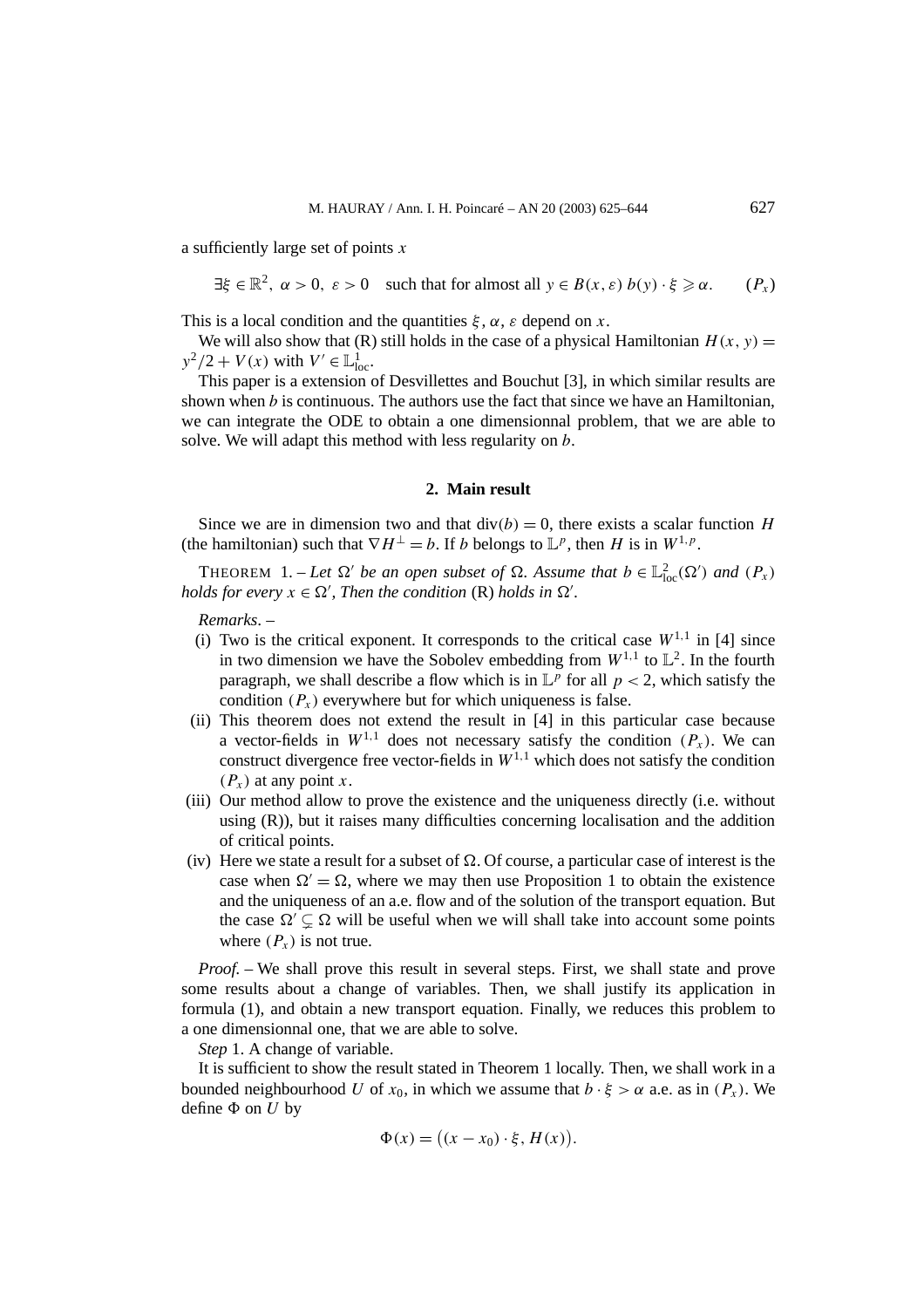We wish to use  $\Phi$  as a change of variable. For this, we use the following lemma

LEMMA 1. – *Assume that*  $H \in W^{1,p}(U)$  *for*  $p \ge 2$ *, then there exist a bounded connected open set V containing* (0*,* 0*) and*  $\Phi^{-1} \in W^{1,p}(V)$  *such that* 

for almost all 
$$
x \in U
$$
,  $\Phi(x) \in V$  and  $\Phi^{-1} \circ \Phi(x) = x$ ,  
for almost all  $y \in V$ ,  $\Phi^{-1}(y) \in U$  and  $\Phi \circ \Phi^{-1}(y) = y$ ,

*" and "*<sup>−</sup><sup>1</sup> *leave invariant zero-measure sets.*

*Moreover, we have for*  $f \in L^{\infty}(V)$  *the following formula:* 

$$
\int\limits_U f \circ \Phi(x) |D\Phi(x)| dx = \int\limits_V f(y) dy.
$$
\n(5)

*Proof.* – Without loss of generality, we may assume that  $x_0 = 0$ ,  $\xi = (-1, 0)$ ,  $U =$  $(−η, η) × (−η, η)$ . According to [7] we can assume, since *H* is *W*<sup>1*,p*</sup>, that *H* is absolutely continuous on almost all lines parallel to the coordinate axes and that it is true in particular for the lines  $\{y = \pm \eta\}$ . Then we define a open set *V* by

$$
V = \{(y_1, y_2) \in \mathbb{R}^2 \mid H(y_1, -\eta) < y_2 < H(y_1, \eta) \}.
$$

To show that *V* is connected we have to show that  $H(x_1, -\eta) < H(x_1, \eta)$  for all  $x_1 \in$ *(*−*η, η)*. But we have |*b*1*(x)*| *> α* for almost all *x* ∈ *U* then *H (x*1*, η)*−*H (x*1*,*−*η) >* 2*ηα* for almost all  $x_1 \in (-\eta, \eta)$ , then for all those  $x_1$  by continuity.

 $\Phi$  preserve the first coordinate, and for almost all  $x_1 \in (-\eta, \eta)$ ,  $H(x_1, \cdot)$  is a strictly increasing homeomorphism from  $(-\eta, \eta)$  to  $(H(x_1, -\eta), H(x_1, \eta))$ . Hence we can define a suitable mesurable  $\Phi^{-1}$ .

Now, we can prove Eq. (5) using Fubini's theorem. First we consider the case when *f* is continuous. Then, we have





Fig. 1. The  $\Phi$  map.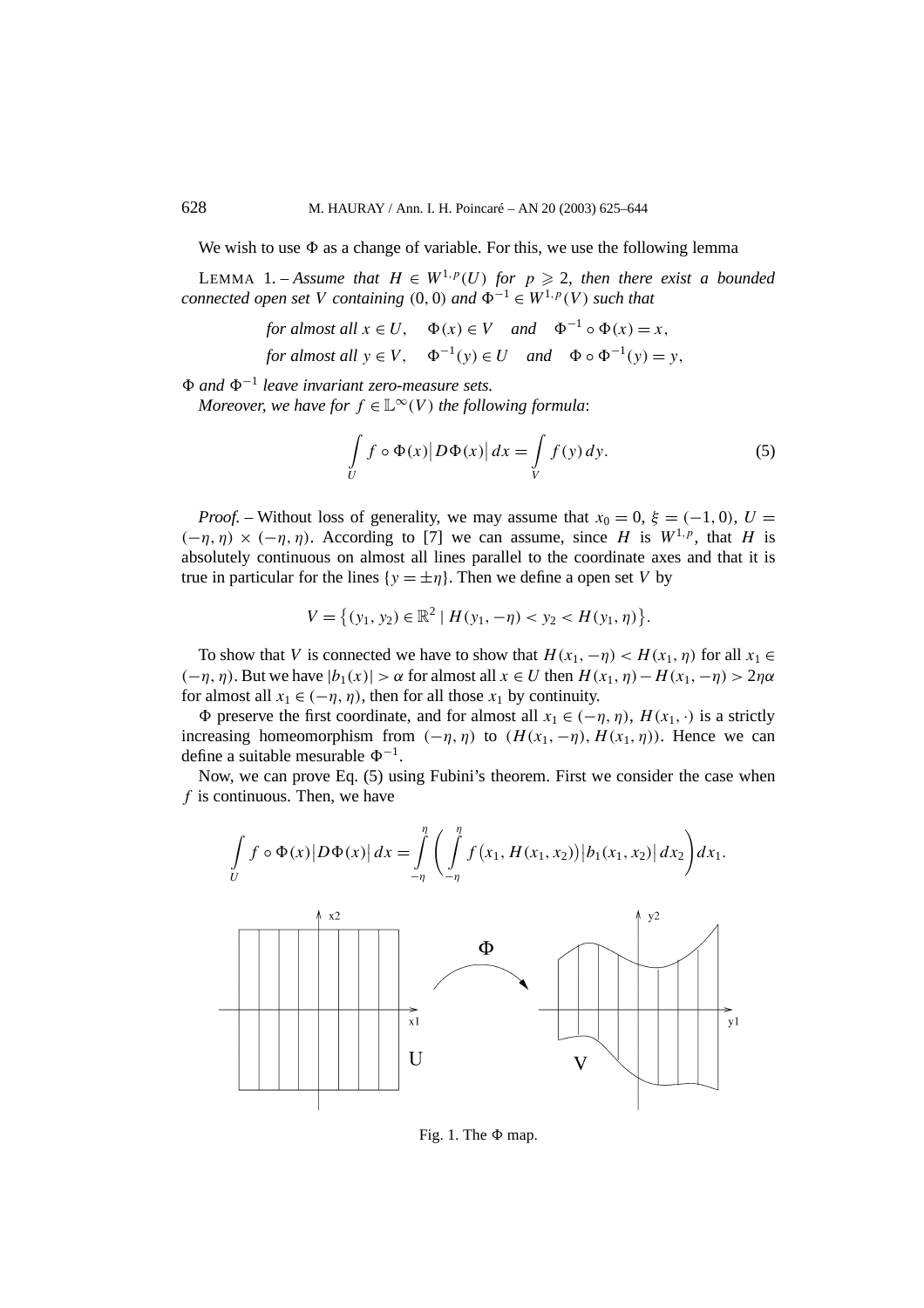Next, if *F* is  $C^1(\mathbb{R}, \mathbb{R})$  and  $\phi$  is in  $W^{1,p}([a, b])$ , then  $F \circ \phi$  is in  $W^{1,p}([a, b])$  and  $(F \circ \phi)' = (F' \circ \phi)\phi'$ . We now use this fact with *F* a primitive of *f*. Therefore, we can write

$$
\int_{-\eta}^{\eta} f(x_1, H(x_1, x_2)) |b_1|(x_1, x_2) dx_2 = \int_{H(x_1, -\eta)}^{H(x_1, \eta)} f(x_1, y) dy.
$$

And if we use Fubini's theorem again, we obtain the result.

Now, we prove (5) for an arbitrary function in  $\mathbb{L}^{\infty}$ . If *O* is an open subset of *V*, we choose a sequence of  $f_n$  continuous such that  $f_n \to \chi_0$  everywhere when *n* goes to  $\infty$ . By increasing convergence, the result is still true for  $\chi_0$ . We have it for the caracteristic function of an open set. If we use the fact that  $|b_1| \ge \alpha$ , we obtain the inequality

$$
\lambda\big(\Phi^{-1}(O)\big) \leqslant \frac{1}{\alpha}\lambda(O)
$$

where  $\lambda$  is the Lebesgue measure. Next, if *E* is a zero measure subset of *V*, we obtain (using the above inequality with open set of small measure containing *E*) that  $\Phi^{-1}(E)$ is also a zero-measure set.

Now, if we approximate a  $\mathbb{L}^{\infty}$ -function *f* by a sequence of continuous functions  $f_n$ converging to *f* a.e., then the sequence  $f_n \circ \Phi$  converges to  $f \circ \Phi$  a.e. and with the dominated convergence theorem, we obtain the result for *f* .

The formula (5) may be rewritten as follows

$$
\int\limits_U f(x) |D\Phi(x)| dx = \int\limits_V f \circ \Phi^{-1}(y) dy.
$$

By approximation, it is always true provided the left hand side is meaningful, as it is the case, for instance when *f* belongs to  $\mathbb{L}^q(U)$ , with *q* the conjugate exposant of *p*  $(p^{-1} + q^{-1} = 1)$ . And if  $f \in \mathbb{L}^a(U)$ , then  $f \circ \Phi^{-1}$  belongs to  $\mathbb{L}^b(V)$  with  $b = a/q$ .

To show that  $\Phi^{-1}$  belongs to  $W^{1,p}(V)$ , and that  $D(\Phi^{-1}) = (D\Phi)^{-1} \circ \Phi^{-1}$ , the most difficult case is to show that

$$
\frac{\partial \Phi_2^{-1}}{\partial x_1} = -\left(\frac{b_2}{|b_1|}\right) \circ \Phi^{-1}.\tag{6}
$$

First, since  $b_2 \in L^p(U)$  and  $|b_1| > \alpha$ , we can use the change of variables to deduce

$$
\int\limits_V\left|\frac{b_2}{b_1}\right|^p\circ\Phi^{-1}=\int\limits_U b_2^p b_1^{1-p}.
$$

Hence, the right handside of (6) belongs to  $\mathbb{L}^p$ .

Then, let  $\phi$  be in  $C_o^{\infty}(V)$ , we have

$$
\int\limits_V \Phi_2^{-1}(y) \frac{\partial \phi}{\partial x_1} dy = \int\limits_U x_2 \frac{\partial \phi}{\partial x_1} \circ \Phi(x) |b_1(x)| dx
$$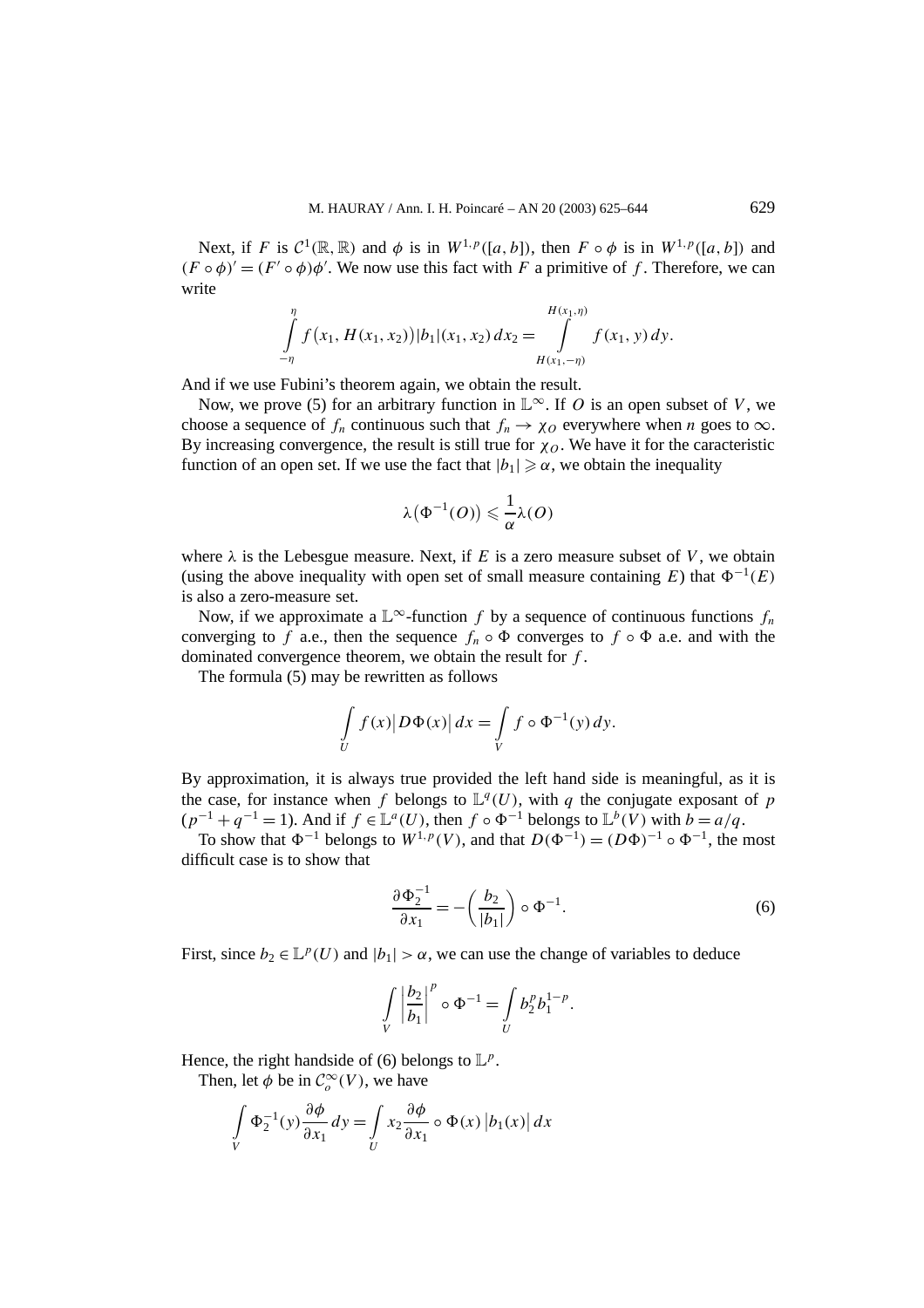630 M. HAURAY / Ann. I. H. Poincaré – AN 20 (2003) 625–644

$$
\begin{aligned}\n&= \int\limits_U x_2 \bigg( \frac{\partial (\phi \circ \Phi)}{\partial x_1}(x) |b_1(x)| - \frac{\partial (\phi \circ \Phi)}{\partial x_2}(x) b_2(x) \bigg) dx \\
&= \int\limits_U \phi \circ \Phi(x) b_2(x) dx \\
&= \int\limits_V \phi(y) \frac{b_2}{|b_1|} \circ \Phi^{-1}(x) dx\n\end{aligned}
$$

and this is the expected result. To obtain the second line from the first, we write

$$
\partial_{x_1}(\phi \circ \Phi) = \partial_{x_1} \phi \circ \Phi - b_2 \partial_{x_2} \phi \circ \Phi,
$$
  

$$
\partial_{x_2}(\phi \circ \Phi) = b_1 \partial_{x_2} \phi \circ \Phi.
$$

And when  $p \ge 2$ , these two quantities belong to  $\mathbb{L}^2$  and we may multiply the first by  $b_1$ , the second by  $-b_2$  and add them to obtain the desired identity. To obtain the third line from the second, we use an integration by parts and the fact that div  $b = 0$ .  $\Box$ 

*Step* 2. Equivalence with a new transport equation.

We now wish to apply the change of variables in the formula (we recall that we assume that  $\xi = (-1, 0)$ 

$$
\int_{[0,\infty)\times U} u(\partial_t \phi + b \cdot \nabla \phi) = -\int_U u^o \phi^o.
$$
\n(7)

Since *u* belongs to  $\mathbb{L}^{\infty}(U)$ , this expression make sense for  $\phi$  in  $W_0^{1,q}([0,\infty) \times U)$ (here and below  $q$  is always the conjugate exponent of  $p$ ). But, we want to apply (7) with  $\phi(t, x) = \psi(t, \Phi(y))$ , where  $\psi \in C_o^{\infty}([0, \infty) \times V)$ . In this case  $\phi$  will belong to  $W^{1,p}([0,\infty) \times U)$  and will also have a compact support because of the form of  $\Phi$ . In addition, since  $p \ge 2$ , we may write

$$
b\cdot\nabla\phi = b_1(\partial_{x_1}\psi \circ \Phi - b_2\partial_{x_2}\psi \circ \Phi) + b_2b_1\partial_{x_2}\psi \circ \Phi = b_1\partial_{x_1}\psi \circ \Phi
$$

and we obtain, denoting by  $v(t, y) = u(t, \Phi^{-1}(y))$  and  $J = |b_1| \circ \Phi^{-1}$ 

$$
\int\limits_{[0,\infty)\times V} v\left(\frac{1}{J(y)}\partial_t\psi(y) + \partial_{x_1}\psi(y)\right) = -\int\limits_V \frac{v^o\psi^o}{J}
$$

for all  $\psi$  in  $C_o^{\infty}([0,\infty) \times V)$ . In other words, *v* is solution in *V* (in the sense of the distributions) of

$$
\partial_t \left( \frac{v}{J} \right) + \partial_{x_1} v = 0 \tag{8}
$$

with the initial condition  $(v/J)(0, \cdot) = v^{\circ}/J$ .

Conversely, if  $v \in \mathbb{L}^{\infty}([0,\infty) \times V)$  is a solution of (8), we may test it against functions  $\psi$  in  $W_0^{1,1}([0,\infty) \times V)$ , and if  $\phi$  is in  $C_o^{\infty}([0,\infty) \times U)$  then  $\phi \circ \Phi^{-1}$  is in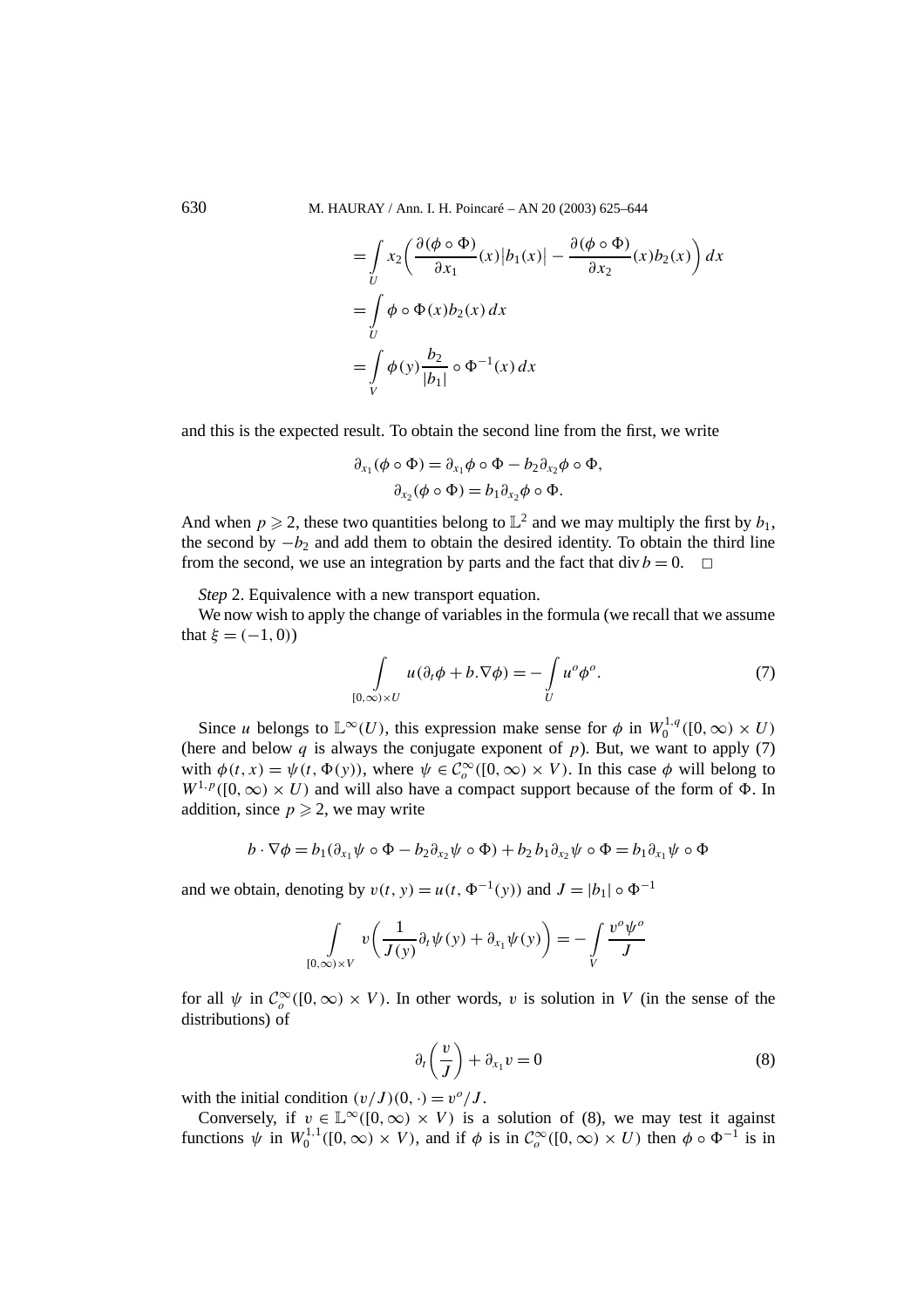$W_0^{1,1}([0,\infty) \times V)$ . Thus we may follow the above argument backwards, and we obtain that  $(8)$  is equivalent to  $(1)$ .

*Step* 3. Solution of the one dimensional problem.

In view of the precedent steps, it is sufficient for us to show that  $(R)$  hold for Eq.  $(8)$ . But, in this equation there is no derivative with respect to  $y_2$ . Therefore, it is equivalent to say that for almost all  $y_2$ ,  $\partial_t(v/J) + \partial_{x_1} v = 0$  on the set  $\mathbb{R} \times V_{y_2}$  with the good initial conditions (here  $V_{y2} = \{y \in \mathbb{R} \mid (y, y_2) \in V\}$ ). This would be obvious if *V* were of the form  $(a, b) \times (c, d)$ , but we can always see *V* as a countable union of such rectangular sets. And since an open subset of  $\mathbb R$  is a countable union of open intervals, we just have to show that the property (R) is true for Eq. (8) on an interval  $I = (a, b)$  of  $\mathbb{R}$ , with  $J \ge \alpha$ a.e. on *I* .

Let *F* be a primitive of  $1/J$ . *F* is continuous, strictly increasing on  $(a, b)$  onto  $(F(a), F(b))$ , and its inverse  $F^{-1}$  belongs to  $W^{1,1}(F(a), F(b))$ . Again, we may performe the change of variables  $y \mapsto z = F(y)$  and we obtain that Eq. (8) on *I* is equivalent to

$$
\partial_t w + \partial_z w = 0 \quad \text{on } [0, \infty) \times (F(a), F(b)) \tag{9}
$$

where  $w(t, z) = v(t, F^{-1}(z))$ . For this equation the property (R) is true. In fact we have a flow  $X(t, x) = F^{-1}(F(x) + t)$  for (8), but we need to be careful because we are not exactly on the whole line and so this quantity is not defined for all  $t$ .  $\Box$ 

#### **3. Critical points**

In the preceding result, we assumed that the condition  $(P_x)$  was true for all x. We want here to take into account possible critical points. However, since we only assume that  $b \in \mathbb{L}^1_{loc}$ , we cannot define critical points (of the Hamiltonian) as points where *b* vanishes (the usual notion when the flow is continuous). In some sense, critical points mean for us all those points where  $(P_x)$  is not true. In fact, this yields a "larger" set of critical points.

#### **3.1. Isolated critical points**

Our first result is the following

COROLLARY 1. – If *b* satisfies  $(P_x)$  everywhere in  $\Omega$  except on a set of isolated *points, then the* (R) *hypothesis holds.*

*Proof.* – Without loss of generality we may assume that  $\Omega = \mathbb{R}^2$ , that  $(P_x)$  holds everywhere except at the origin  $(0, 0)$  and that  $b \in \mathbb{L}^2$ . We take  $\psi \in C_o^{\infty}(\mathbb{R})$  so that  $\psi \equiv 1$  on a neighbourhood of (0,0) and vanishes outside the ball  $B_1$  of radius 1. We define  $\psi_{\varepsilon} = \psi(\frac{\cdot}{\varepsilon}).$ 

Let  $\phi \in C_o^{\infty}([0,\infty) \times \mathbb{R}^2)$ ,  $\beta \in C^1(\mathbb{R})$  and *u* be a solution of the transport equation on  $\mathbb{R}^2$ , then  $(1 - \psi_{\varepsilon})\phi \in C_o^{\infty}(\mathbb{R}^2 \setminus \{(0, 0)\},\)$  and since *u* is a renormalized solution on  $\mathbb{R}^2 \setminus \{(0, 0)\},\$ we may write

$$
\langle \partial_t \beta(u) + \operatorname{div}(b\beta(u)), (1 - \psi_{\varepsilon})\phi \rangle = \int_{\mathbb{R}^2} \beta(u^o)(1 - \psi_{\varepsilon})\phi^o, \tag{10}
$$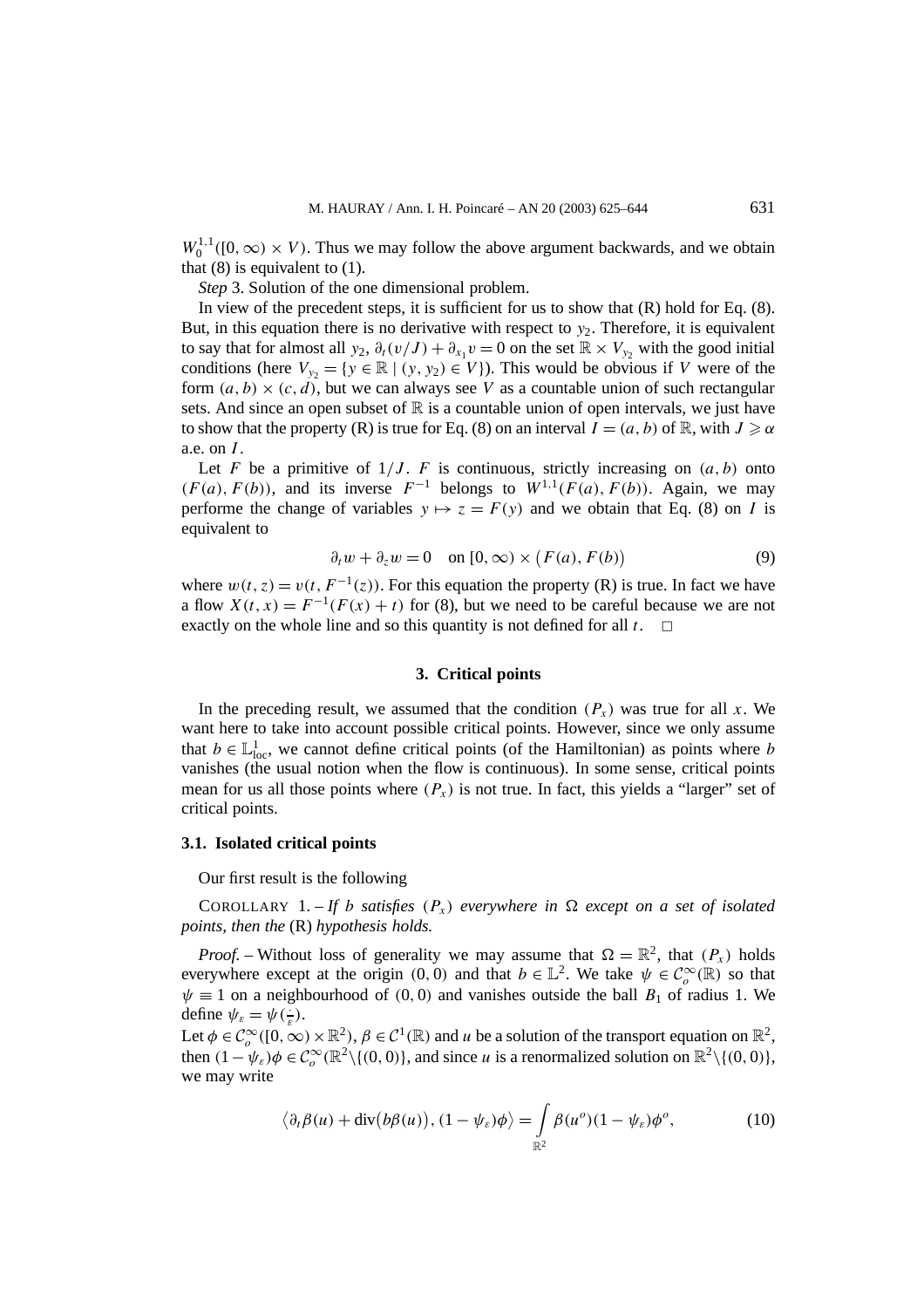$i.e.$ 

$$
\int_{[0,\infty)\times\mathbb{R}^2} \beta(u)(1-\psi_{\varepsilon})(\partial_t \phi + b \cdot \nabla \phi) - \int_{[0,\infty)\times\mathbb{R}^2} \beta(u)\phi b \cdot \nabla \psi_{\varepsilon}
$$
\n
$$
= -\int_{\mathbb{R}^2} \beta(u^o)(1-\psi_{\varepsilon})\phi^o. \tag{11}
$$

When  $\varepsilon$  goes to 0, the first integral converges to  $\langle \partial_t \beta(u) + \text{div}(b\beta(u)), \phi \rangle$ , the second one converges to 0 since

$$
\left|\int\limits_{\mathbb{R}^2}\beta(u)\phi\nabla\psi_\varepsilon\right|\leqslant C\|b\|_{\mathbb{L}^2(B_\varepsilon)}\|\nabla\psi_\varepsilon\|_{\mathbb{L}^2}\leqslant C\|\nabla\psi\|_{\mathbb{L}^2}\|b\|_{\mathbb{L}^2(B_\varepsilon)}
$$

and the right hand side converges to  $-\int_{\mathbb{R}^2} \beta(u^{\circ}) \phi^{\circ}$ .

We conclude that

$$
\langle \partial_t \beta(u) + \mathrm{div}(b\beta(u)), \phi \rangle = \int_{\mathbb{R}^2} \beta(u^o) \phi^o
$$

for all  $\phi \in C_o^{\infty}([0, \infty) \times \mathbb{R}^2)$ . Hence *u* is a renormalized solution.  $\Box$ 

## **3.2. A result with more regularity on** *H*

The above result, of course, does not allow for many critical points. But we can allow much more with stronger conditions on  $H$ . First, points where there exists a neighbourhood on which *b* vanishes, are obviously easy to handle. We shall call *O* the set of all these points, and *P* the set of the points where  $(P_x)$  is true. We denote  $Z = (O \cup P)^c$  (this complementary is taken in  $\Omega$ ). It is closed, since *O* and *P* are open. Then we have the following corollary.

COROLLARY 2. – Assume that H is continuous, Z is a set of zero-measure in  $\mathbb{R}^2$  and *H (Z) is a set of zero-measure in* R*. Then* (R) *still holds.*

*Remarks*. –

- (i) These conditions where introduced by Desvillettes and Bouchut in [3] in the case when *b* is continuous. Here, we only rewrite their proof in a less regular case.
- (ii) If  $p > 2$ , according to Sobolev embeddings, *H* is automatically continuous.
- (iii) We do not know if  $H(Z)$  has zero-measure since we cannot apply Sard's lemma.

*Proof.* – Let *u* be a solution of the transport equation (1) in  $\Omega$ ,  $\beta \in C^1(\mathbb{R})$ ,  $\phi$  a  $C^{\infty}$ test function, and  $K_0$  a compact set containing the support of  $\phi(t, \cdot)$  for all *t*. We define  $Z_0 = Z \cap K_0$  and  $K = H(Z_0)$ . Then *K* is a zero-measure compact set. Then, we can find functions  $\chi_n \in C_o^{\infty}(\mathbb{R})$  such that,  $0 \le \chi_n \le 1$ ,  $\chi_n \equiv 1$  on a neighbourhood of *K* and  $\chi_n \to \chi_K$ , the characteristic function of *K*, when *n* goes to  $\infty$ . We set  $\Psi_n = \chi_n \circ H$ .  $\Psi_n$ is continuous, belongs to  $W^{1,p}(\mathbb{R}^2)$  and  $\Psi_n \equiv 1$  on a neighbourhood of  $Z_o$ .

By Theorem 1,  $\beta(u)$  is a solution of (1) in *P*, and is also a solution in *O*, because on this set *u* is independent of the time. Since this two sets are open,  $\beta(u)$  is a solution in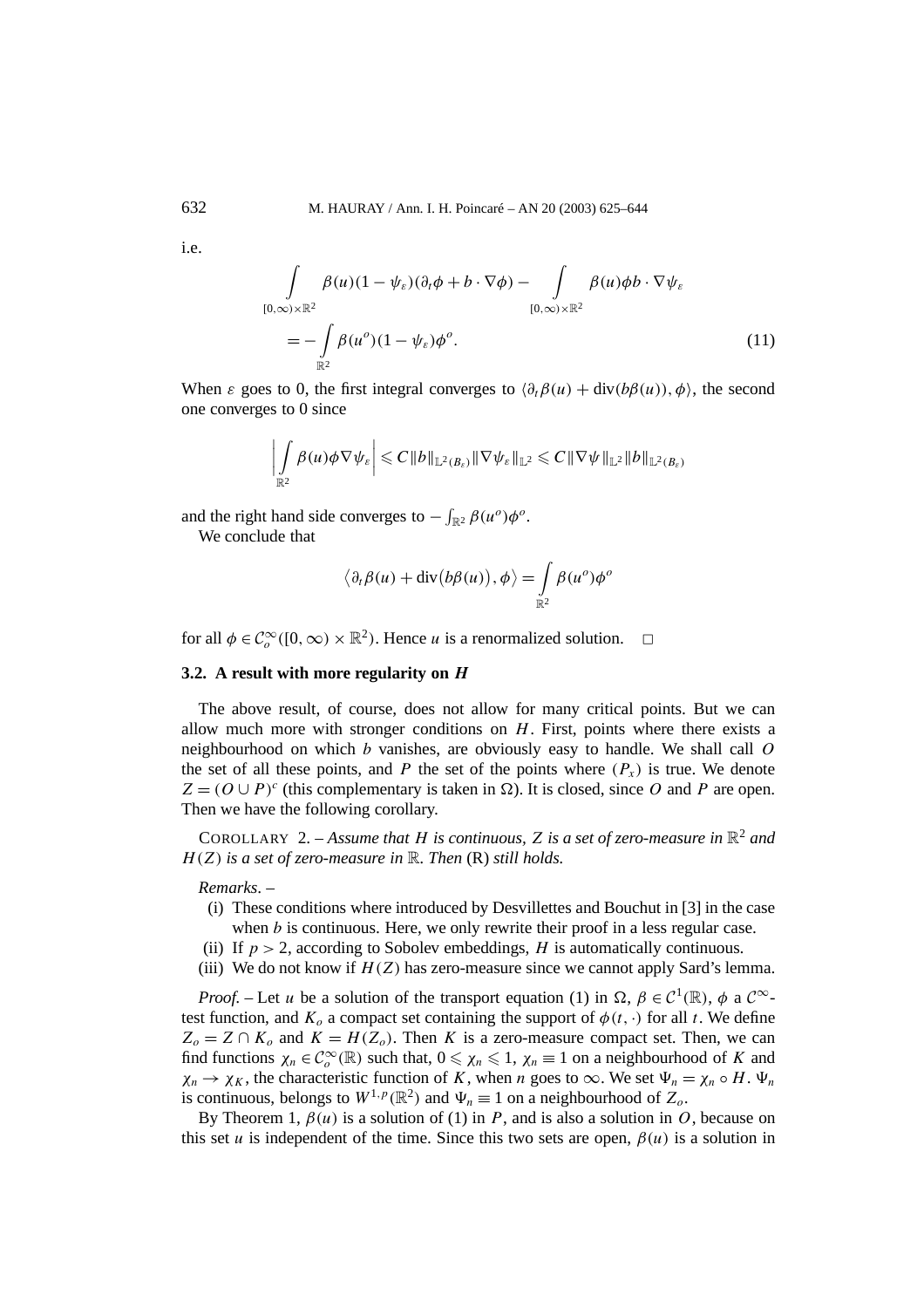*P* ∪ *O*.  $(1 - \Psi_n)\phi$  is continuous and belongs to  $W^{1,p}([0,\infty) \times K_o)$  and has its support in [0, ∞) ×  $(K_o \ X_o)$ . Hence, since  $(K_o \ X_o)$  ⊂ *P* ∪ *O* we can use it as a test function. We have

$$
\langle \partial_t \beta(u) + \mathrm{div}\big(b\beta(u)\big), (1 - \Psi_n)\phi \rangle = \int_{\Omega} \beta(u^o)(1 - \Psi_n)\phi^o,
$$

i.e.

$$
\int_{[0,\infty)\times\Omega} \beta(u)(1 - \Psi_n)(\partial_t \phi + b \cdot \nabla \phi) - \int_{[0,\infty)\times\Omega} \beta(u)b \cdot \nabla \Psi_n
$$

$$
= -\int_{\Omega} \beta(u^o)(1 - \Psi_n)\phi^o.
$$
(12)

The second integral vanishes because  $\nabla \Psi_n = (\Phi'_n \circ H) \nabla H$  and  $b = \nabla H^{\perp}$ .

The first integral converges by dominated convergence to

$$
\int\limits_{[0,\infty)\times H^{-1}(K)^c}\beta(u)(\partial_t\phi+b\cdot\nabla\phi)
$$

while the left hand side goes to  $-\int_{H^{-1}(K)^c} \beta(u^o)\phi^o$ .

Then, to prove that (4) holds, we just have to show that

$$
\int_{[0,\infty)\times H^{-1}(K)} \beta(u)(\partial_t \phi + b \cdot \nabla \phi) = - \int_{H^{-1}(K)} \beta(u^o) \phi^o.
$$
\n(13)

But  $H \in W^{1,p}(\mathbb{R}^2)$  and K is a zero-measure set, and this is a classical result that in that case  $\nabla H = 0$  a.e. on  $H^{-1}(K)$  (see for instance [5]). Then,  $b = \nabla H^{\perp} = 0$  a.e. on this set, and

$$
\int_{[0,\infty)\times H^{-1}(K)} \beta(u)(\partial_t \phi + b \cdot \nabla \phi) = \int_{[0,\infty)\times H^{-1}(K)} \beta(u)\partial_t \phi.
$$

Moreover,  $H^{-1}(K) \cap P$  is a set of zero-measure because on  $P$ ,  $\nabla H \neq 0$  a.e. Hence the following quantity will not change if we integrate only on  $H^{-1}(K) \cap (O \cup Z)$  or on  $H^{-1}(K) \cap O$  since *Z* has zero-measure. But we already know that *u* is independent of the time on this set, then we can integrate in time to obtain the equality (13).  $\Box$ 

As a conclusion to this section we just wanted to say that we do not know what happens when the condition  $(P_x)$  is not true on a sufficiently large set. Of course, we can construct divergence free vector-fields which do not satisfy  $(P_x)$  at every point, but it seems difficult to work with such flows because their definition is complex.

#### **4. One example**

We observe in this section that the example introduced by DiPerna and Lions in [4] provides an example of an divergence free vector fields *b* such that  $b \in \mathbb{L}_{loc}^{\infty}(\mathbb{R}^2 \setminus (0, 0))$ ,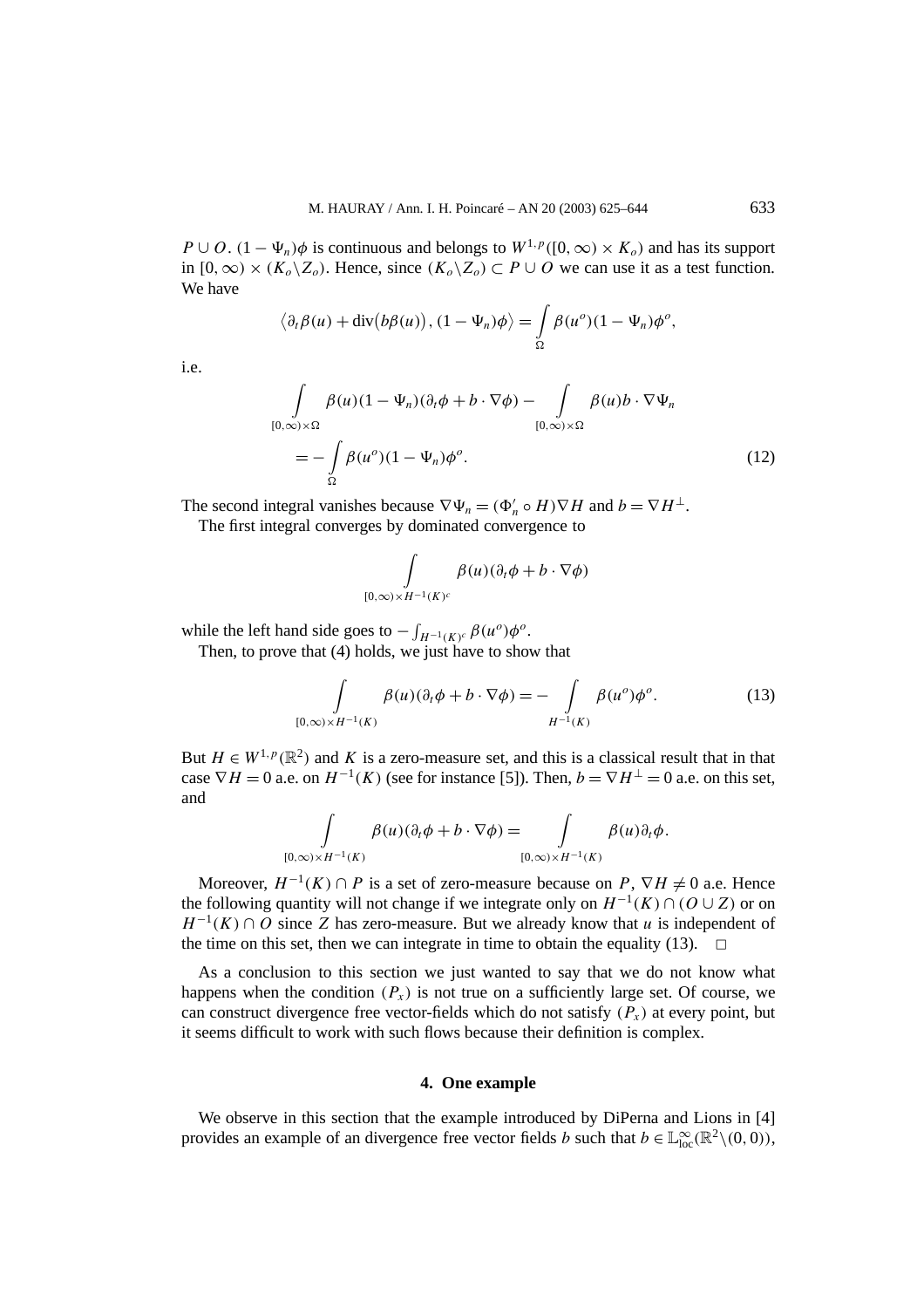

Fig. 2. Flow lines of the example.

*b* is in  $\mathbb{L}^p$  in a neighbourhood of the origin for all  $p < 2$  but not for  $p = 2$ , *b* satisfies the condition  $(P_x)$  everywhere, but there exist several solutions to the transport equations and several a.e. flows solving the associated ODE.

## **4.1. Definition of the vector-field**

We define the hamiltonian  $H$  as follows (see Fig. 2)

$$
H(x) = \begin{cases} -\frac{x_1}{|x_2|} & \text{if } |x_1| \le |x_2|, \\ -(x_1 - |x_2| + 1) & \text{if } x_1 > |x_2|, \\ -(x_1 + |x_2| - 1) & \text{if } x_1 < -|x_2|. \end{cases}
$$

Then, *b* is given by

$$
b_1(x) = -\frac{\partial H}{\partial x_2} = -\operatorname{sign}(x_2) \left( \frac{x_1}{|x_2|^2} 1_{|x_1| \le |x_2|} + \operatorname{sign}(x_1) 1_{|x_1| > |x_2|} \right),
$$

$$
b_2(x) = \frac{\partial H}{\partial x_1} = -\left( \frac{1}{|x_2|} 1_{|x_1| \le |x_2|} + 1_{|x_1| > |x_2|} \right).
$$

## **4.2. Form of the solutions**

First, we construct an a.e. flow *X* solution of the associated ODE. Since it would be symmetric in relation to the  $x_2$ -axis, we only defined it for  $x_1 \ge 0$ . We also define it just for  $t \geqslant 0$ .

In the case when  $0 \leq x_2 \leq x_1$ , we set

$$
X(t, x) = (x_1 - t, x_2 - t) \quad \text{for } t \le x_2,
$$
  
 
$$
X(t, x) = (x_1 - 2x_2 + t, x_2 - t) \quad \text{for } t \ge x_2,
$$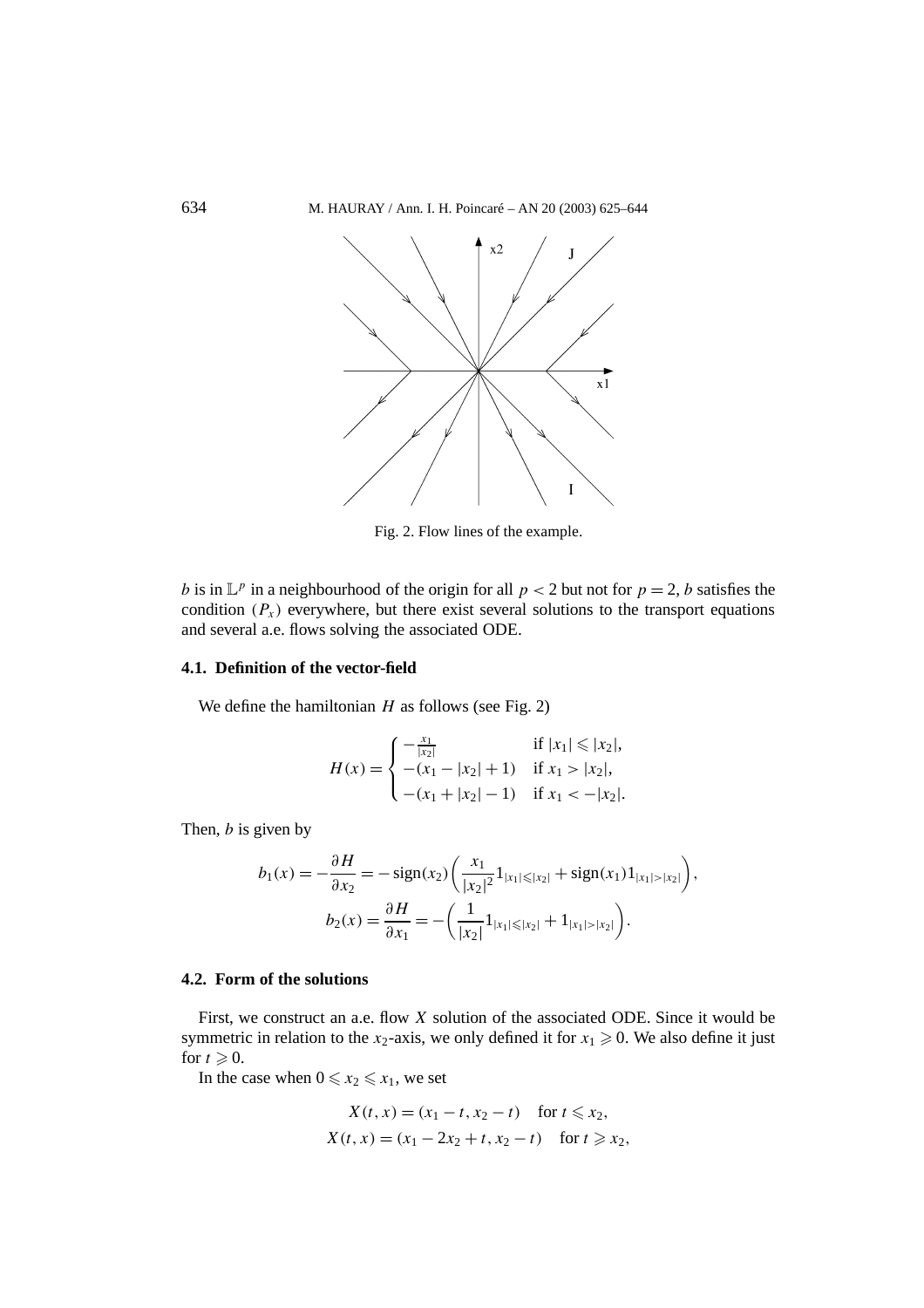while for  $0 \leq -x_2 \leq x_1$ , we set

$$
X(t, x) = (x_1 + t, x_2 - t).
$$

In the case when  $0 \leq x_1 < x_2$ , we set

$$
X(t, x) = \sqrt{1 - \frac{2t}{(x_2)^2}} (x_1, x_2) \text{ for } t \leq \frac{(x_2)^2}{2},
$$
  

$$
X(t, x) = \sqrt{\frac{2t}{(x_2)^2} - 1} (x_1, -x_2) \text{ for } t \geq \frac{(x_2)^2}{2}.
$$

And if  $0 \leq x_1 < -x_2$ ,

$$
X(t, x) = \sqrt{1 + \frac{2t}{(x_2)^2}} (x_1, x_2).
$$

In the sequels, we denote  $I = \{x \in \mathbb{R}^2 \mid 0 < x_1 < -x_2\}$  and  $J = \{x \in \mathbb{R}^2 \mid 0 < x_2\}$  $x_1 < x_2$ . For an initial condition  $u^o$ , some tedious computation easily shows that the solutions of the transport equation (we use the fact that  $u(t, X(t, x))$  is independent of *t* as long as  $X(t, x)$  does not reach the origin, and then we use the change of variable  $(t, x) \rightarrow (t, X(t, x))$  on all the space, paying attention to what happens at the origin). They are of the form

$$
u(t,x) = \begin{cases} u^o(X(-t,x)) & \text{if } x \notin I \text{ or } x \in I \text{ and } t \leq \frac{(x_2)^2}{2}, \\ \tilde{u}(X(-t,x)) & \text{if } x \in I \text{ and } t \geq \frac{(x_2)^2}{2}, \end{cases}
$$
(14)

where  $\tilde{u}$  is any function defined on *J* satisfying the condition

$$
\forall x_2 > 0, \quad \int\limits_{-x_2}^{x_2} \tilde{u}(x_1, x_2) \, dx_1 = \int\limits_{-x_2}^{x_2} u^o(x_1, x_2) \, dx_1. \tag{15}
$$

Indeed, we use here the flow *X* for simplicity but these solutions are not defined according to this flow when a trajectory pass through the origin. We will try to explain what happens at the origin. For  $x_2 > 0$ , if the quantity *u* represent a density of mass, all the mass on the segment  $\{(x, x_2) | x \in (-x_2, x_2)\}$  reaches the origin at the time  $(x_2)^2/2$ . After this time it continues to move in *I* always on segments parallel to the  $x_1$ -axis, but it can be redistributed on them in any way provided the total mass on this segment in conserved. This is what means the condition (15).

The renormalized solutions are always of this form, but the condition (15) should be replaced by

$$
\forall x_2 > 0, \forall \beta \in C^1(\mathbb{R}) \quad \int\limits_{-x_2}^{x_2} \beta(\tilde{u})(x_1, x_2) \, dx_1 = \int\limits_{-x_2}^{x_2} \beta(u^o)(x_1, x_2) \, dx_1. \tag{16}
$$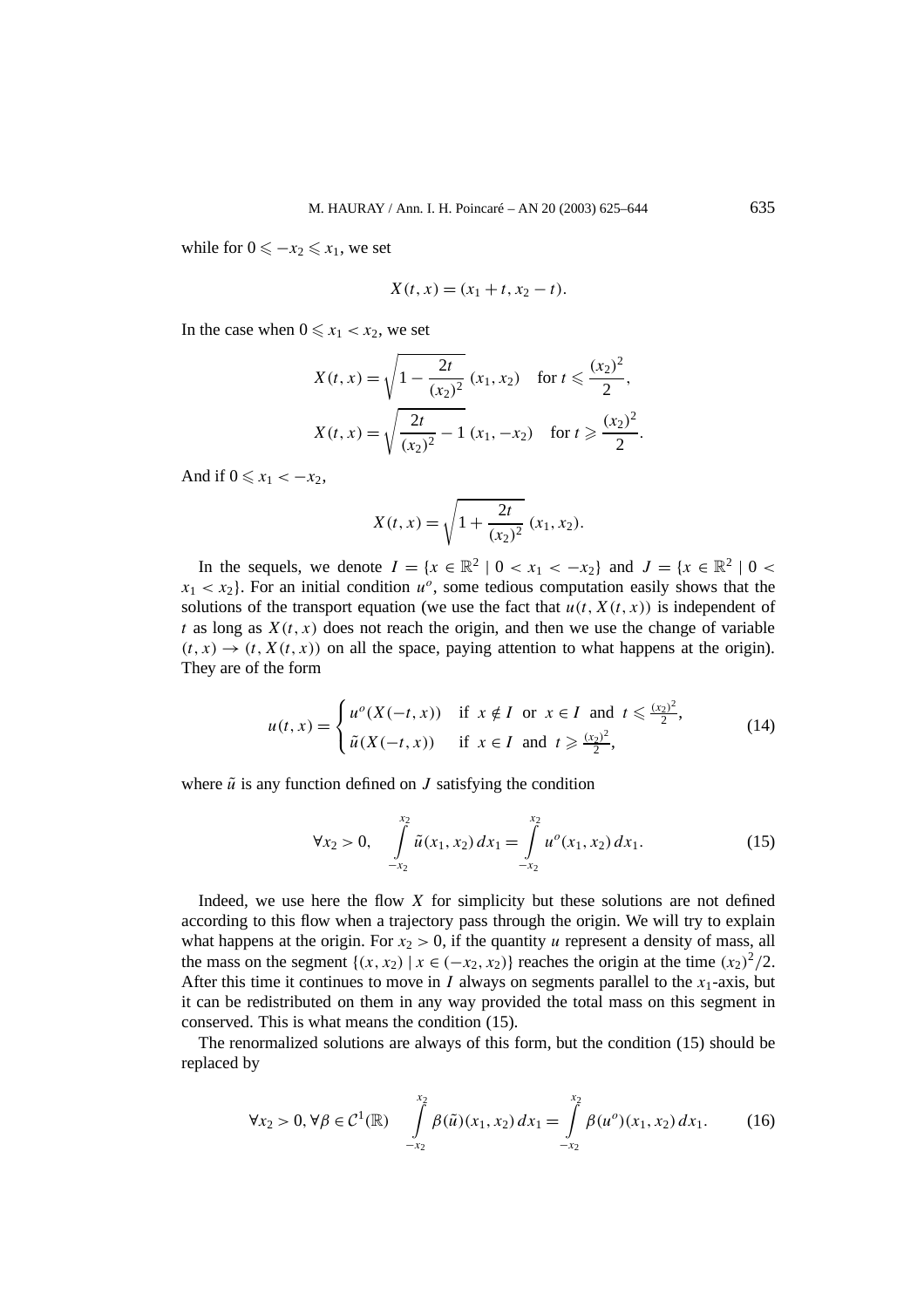This condition (16) is equivalent to the fact that for all  $x_2 \in \mathbb{R}$ , we have a measurepreserving transformation  $\Phi$  from  $(-x_2, x_2)$  into itself such that  $\tilde{u} = u^{\circ} \circ \Phi$ . We refer to [6] for this point.

Moreover, we can also find all the flows solutions of the associated ODE. Choosing a mesurable measure-preserving transformation  $\Psi$  from  $(-1, 1)$  into itself, we defined a flow  $X_{\Psi}$  by

$$
X_{\Psi}(t,x) = \begin{cases} X(t,x) & \text{if } x \notin J \text{ or } t \leqslant \frac{(x_2)^2}{2}, \\ \Psi(x)X(t,x) & \text{if } x \in J \text{ and } t \geqslant \frac{(x_2)^2}{2}. \end{cases}
$$

To see that this defined a a.e. flow, we use the property stated in the definition of an a.e. flow and the fact that an a.e. flow is measure preserving. Let us try to illustrate this definition. A particle with an initial position  $x^o$  in *J* moving according to  $X^{\psi}$  behaves as follow. It moves on the half-line  $\{x | x_1/x_2 = \lambda, x_2 > 0\}$  (with  $\lambda = x_1^o/x_2^o$ ) until it reaches the origin. Then it continues to move in *I* but on the half-line  $\{x|x_1/x_2 = \Psi(\lambda), x_2 < 0\}$ . Indeed,  $\Psi$  may be seen as a mapping between the upper half-lines and the lower ones.

We can thus see that in this case, we have renormalized solutions that are not defined according to an a.e. flow. Indeed, for a renormalized solution, we can choose different mappings between the upper half-lines and the lower ones for each  $x<sub>2</sub>$  (in other words  $\tilde{u} = u^{\circ}(\Psi_{x_2}(x_1/x_2)x_2, x_1)$  where  $\Psi_{x_2}$  is measure-preserving transformation from (−1*,* 1) into itself depending on  $x_2$ ), while for a solution defined according to an a.e. flow, this correspondance will be independant of  $x_2$ .

#### **4.3. Remark about the uniqueness of the solution**

First we remark that the flow *X* is a specific one. It is the only one for which the hamiltonian remains constant on all the trajectories. Moreover, we observe that the solution  $\overline{u}$  defined according to *X* is specific among all the others. This is the only one which satisfies also the above family of equations (17), which says that the hamiltonian remains constant on the trajectories.

$$
\forall f \in \mathcal{C}(\mathbb{R}, \mathbb{R}) \quad \partial_t \big( f(H)u \big) + \text{div} \big( f(H)bu \big) = 0. \tag{17}
$$

Indeed, we do the same computation that leads to (15) with these equations and we obtain the following conditions

$$
\forall x_2 > 0, \ \forall f \in \mathcal{C}(\mathbb{R}, \mathbb{R}), \quad \int\limits_{-x_2}^{x_2} \tilde{u}(x_1, x_2) f(x_1) \, dx_1 = \int\limits_{-x_2}^{x_2} u^o(x_1, x_2) f(x_1) \, dx_1. \tag{18}
$$

This implies that  $\tilde{u} = u^{\circ}$  and then that  $u = \overline{u}$ .

Hence, adding the conditions (17) in the definition of a solution, we are able to define it uniquely. Moreover, if we try to solve this problem by approximation, choosing a sequence of divergence free vector-field  $b_m$  converging to *b* in all  $\mathbb{L}_{loc}^p$ , for  $p < 2$  (this implies that  $H_m$  converge to H up to a constant in all  $W^{1,p}_{loc}$ , for  $p < 2$ ), we obtain a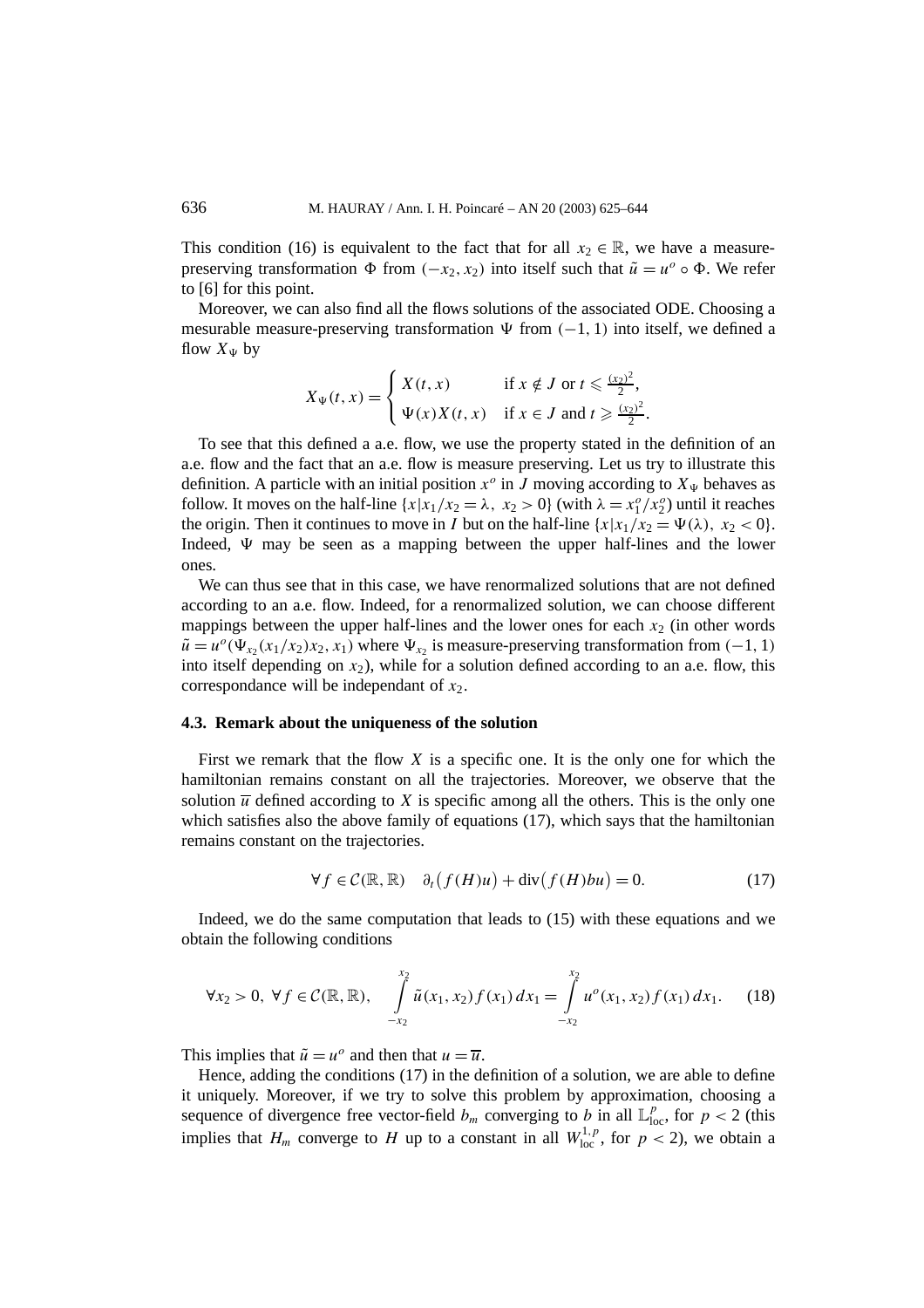sequence of solutions  $u_m$ , that satisfy all Eqs. (17) with the initial condition  $u^o$ . This sequence  $u_m$  is weakly compact in  $\mathbb{L}^\infty$ . Extracting a converging subsequence, we see that Eqs. (17) are always true at the limit and then the sequence  $u_m$  converge to  $\overline{u}$ . This solution is therefore the only that we can construct by approximation.

### **5. The case of a particule moving on a line**

We consider here a classical Hamiltonian

$$
H(x, y) = y^2/2 + V(x) \quad \text{or} \quad b(x, y) = (y, -V'(x))
$$

with *V* a potential in  $W^{1,p}_{loc}(\mathbb{R})$ . Then *V'* belongs to  $\mathbb{L}^p_{loc}(\mathbb{R})$ . In this case, *b* satisfies the  $(P_x)$  assumption in  $\mathbb{R}^2 \setminus \{y = 0\}$ . The set of criticals points *Z* has then zero-measure. We can apply the preceding results, if *H* satisfies  $m(H(Z)) = 0$ . When *V'* is continuous, this is true because we can apply the Sard Lemma. But this is false for a general  $V' \in \mathbb{L}^1_{loc}$ . If  $V'$  oscillates very quickly,  $Z$  may even be the whole line. And then  $H(Z)$  is an interval because *H* is continuous. However, we will show that the result is always true in this case. Moreover, we can only assume that  $V'$  belongs to  $\mathbb{L}^1_{loc}(\mathbb{R})$ , since the other composant of *b* is in  $\mathbb{L}^{\infty}_{loc}(\mathbb{R})$ .

The transport equation we are considering has the form

$$
\frac{\partial u}{\partial t} + y \frac{\partial u}{\partial x} - V'(x) \frac{\partial u}{\partial y} = 0.
$$
 (19)

Here we can solve the differential equation  $x' = y$ ,  $y' = -a(x)$  directly if we use the fact that the Hamiltonian is constant on a trajectory and integrate the system. But this flow is not regular, and we do not know how to work directly with it in order to solve the transport equation.

THEOREM 2. – *For a flow*  $b(x, y) = (y, -V'(x))$  *with*  $V' \in \mathbb{L}^1_{loc}(\mathbb{R})$  *and* **1** HEOREM 2. − For a flow  $b(x, y) = (y, -V(x))$  with  $V \in L_{loc}(\mathbb{R})$  and  $1/\sqrt{\max(1, -V(x))}$  not integrable at  $\pm \infty$ , the transport equation has an unique renor*malized solution.*

*Remarks*. –

- (i) The condition of integrability on *V* is there to insure that a point does not reach  $\pm\infty$  in a finite time. It could be replaced by a stronger condition like  $V(x) \geq -C(1+x^2)$ .
- (ii) This result can be adapted to the case of two particles moving on a line according to a interaction potential in  $W_{\text{loc}}^{1,1}$ . In order to do so this we just have to use a change of variable which follows the classical way of reducing this two-body problem to a one-body problem.

*Proof.* – We can use our previous theorem in the neighboorhood of a point with  $y \neq 0$ . This will give us "the result" on two half-planes, but we need to "glue" together the information available on this two half-planes. Then we need to work differently, and we shall follow the same sketch of proof as in our first theorem.

*Step* 1. A change of variables.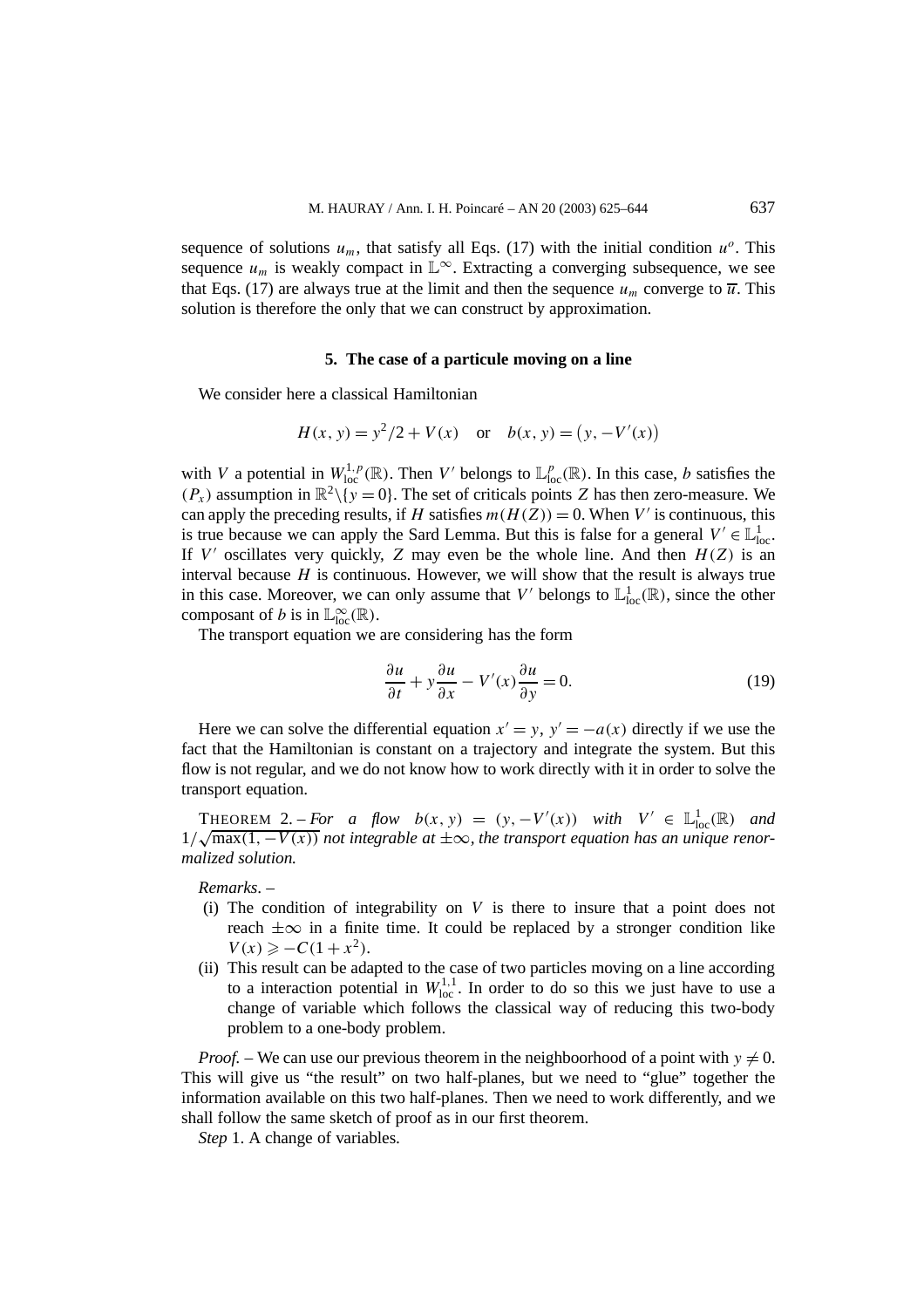

Fig. 3. The domain *B*.

First we define

$$
\Phi_{+}(x, y) = (x, y^{2}/2 + V(x)) \quad \text{from } \mathbb{R} \times (0, \infty) \text{ to } B,
$$
  

$$
\Phi_{-}(x, y) = (x, y^{2}/2 + V(x)) \quad \text{from } \mathbb{R} \times (-\infty, 0) \text{ to } B,
$$

where  $B = \{(x, E) \in \mathbb{R}^2 \mid V(x) < E\}$ . Then  $\Phi_+$  and  $\Psi_-$  are continuous and belong to  $W^{1,1}_{loc}$  with

$$
D\Phi_{\pm} = \begin{pmatrix} 1 & 0 \\ V'(x) & y \end{pmatrix}
$$

and the same for  $\Phi$ <sub>−</sub>.

These transformations are one-to-one and onto and  $\Phi_{\pm}^{-1}(x, E) = (x, \pm \sqrt{2(E - V(x))})$ .

$$
D\Phi_+^{-1} = \begin{pmatrix} 1 & 0 \\ -\frac{V'(x)}{\sqrt{2(E-V(x))}} & \frac{1}{\sqrt{2(E-V(x))}} \end{pmatrix},
$$

with a similar formula for  $\Phi^{-1}_-$ .

The following change of variables is true

$$
\int_{y>0} f(x, y) dx dy = \int_{B} \frac{f \circ \Phi_{+}^{-1}(x, E)}{\sqrt{2(E - V(x))}} dx dE
$$

for *f* in  $\mathbb{L}^{\infty}$  and even in  $\mathbb{L}^{1}$ .

Before going further, we state some properties about the set  $W^{1,1}(B)$ . We define  $\mathcal{C}^{\infty}(\overline{B})$  (respectively  $\mathcal{C}^{\infty}$  *(B)*) the space of restriction to *B* of  $\mathcal{C}^{\infty}$ -functions on  $\mathbb{R}^2$ (respectively such functions with compact support). We recall that  $\partial B = \{(x, V(x)) |$  $x \in \mathbb{R}$ .

PROPOSITION 2. -(i)  $C_o^{\infty}(\overline{B})$  *is dense in*  $W^{1,1}(B)$ *.*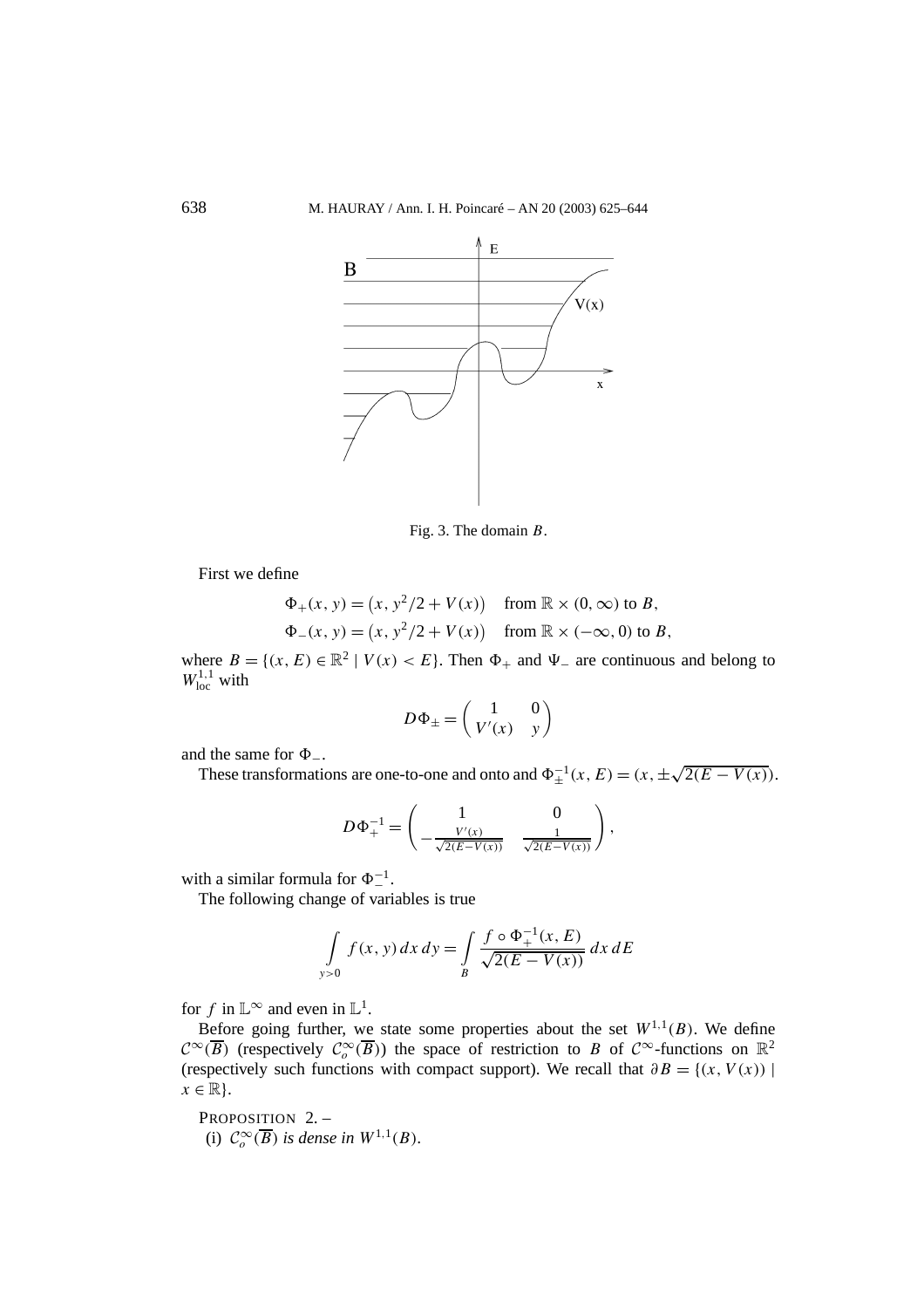- (ii) *The trace of a function in*  $W^{1,1}(B)$  *has a sense in*  $\mathbb{L}^1$ *. More precisely, there exist a continuous application*  $\text{Tr} : W^{1,1}(B) \to \mathbb{L}^1(\mathbb{R})$  *such that*  $\text{Tr}(\phi) = \phi(\cdot, V(\cdot))$  *if*  $\phi \in C_o^{\infty}(\overline{B})$ *.*
- (iii)  $\overline{\mathcal{C}_o^{\infty}(B)} = \text{Ker}(Tr)$ *, the kernel of the trace, also denoted by*  $W_o^{1,1}(B)$ *.*
- (iv) *The same results are true for*  $\mathbb{R} \times B$  *and*  $[0, \infty) \times B$  *as well as locally.*

*Proof. –* We refer to Theorem 3.18 in [1] for a complete proof. But we may adapt the proof of this theorem to this simpler case. For a  $f \in W^{1,1}(B)$ , we define for  $\varepsilon > 0$ 

$$
f_{\varepsilon} = \rho_{\varepsilon} * (f(\cdot + 2\varepsilon e) \chi_{\{E > V(x) - 2\varepsilon\}})
$$

where  $e = (0, 1)$  and  $\rho_{\varepsilon}(x, E) = \rho(x/\varepsilon, E/\varepsilon)$  with  $\rho \in C_o^{\infty}(\mathbb{R}^2)$  satisfying  $\int \rho = 1$ . Then, the functions  $f_{\varepsilon}$  belong to  $C_o^{\infty}(\overline{B})$  and converges to *f* in  $W^{1,1}(B)$  as  $\varepsilon \to 0$ .

For the second point, we choose  $f \in C_o^{\infty}(\overline{B})$ . Then

$$
f(x, V(x)) = -\int_{V(x)}^{\infty} \frac{\partial f}{\partial E}(x, E) dE
$$

taking the absolute value and integrating in *x* leads to

$$
\int_{\mathbb{R}} |f(\cdot, V(\cdot))| \leq \|\nabla f\|_{\mathbb{L}^1(B)}.
$$

Then, the trace is a contraction from  $C_o^{\infty}(\overline{B})$  with the  $W^{1,1}$ -norm into  $\mathbb{L}^1(\mathbb{R})$ , and since  $\mathcal{C}_o^{\infty}(\overline{B})$  is dense in  $W^{1,1}(B)$ , we may extend this application to  $W^{1,1}(B)$ .

For the third point, we take  $f \in \text{Ker}(Tr)$  and extend it by zero outside *B*. We obtain a  $\tilde{f}$  in  $W^{1,1}(\mathbb{R}^2)$ . Then if we translate  $\tilde{f}$  in the direction of  $e = (1,0)$  and smooth it by convolution, we can construct  $\mathcal{C}^{\infty}$ -approximations of *f* with support in *B*.  $\Box$ 

*Step* 2. Equivalence with a simpler transport equation.

Now, let *u* be a solution of the transport equation. We may write

$$
\int_{[0,\infty)\times\mathbb{R}^2} u(\partial_t \phi + y \partial_x \phi - V'(x) \partial_y \phi) dx dy = -\int_{\mathbb{R}^2} u^o \phi^o \tag{20}
$$

for all  $\phi \in W^{1,1}([0,\infty) \times \mathbb{R}^2)$  with compact support (in the sense of distributions) satisfying moreover  $\partial_{\nu} \phi \in \mathbb{L}^{\infty}([0,\infty) \times \mathbb{R}^2)$ .

Let  $\Psi_+$  and  $\Psi_-$  be in  $C_o^{\infty}([0,\infty) \times \overline{B})$ , and  $\Psi_+$  and  $\Psi_-$  satisfy the compatibility condition  $\Psi_{+|0,\infty)\times \partial B} = \Psi_{-|0,\infty)\times \partial B}$ . We define  $\phi$  from  $[0,\infty)\times \mathbb{R}^2$  to  $\mathbb R$  with

$$
\phi(t, x, y) = \begin{cases} \Psi_{+}(t, \Phi_{+}(x, y)) & \text{if } y > 0, \\ \Psi_{-}(t, \Phi_{-}(x, y)) & \text{if } y < 0. \end{cases}
$$

Then,  $\phi$  belongs to  $W^{1,1}([0,\infty) \times \mathbb{R}^2)$ , has a compact support, and  $\phi$ ,  $\partial_t \phi$ ,  $\partial_y \phi$  are in L<sup>∞</sup>. Moreover,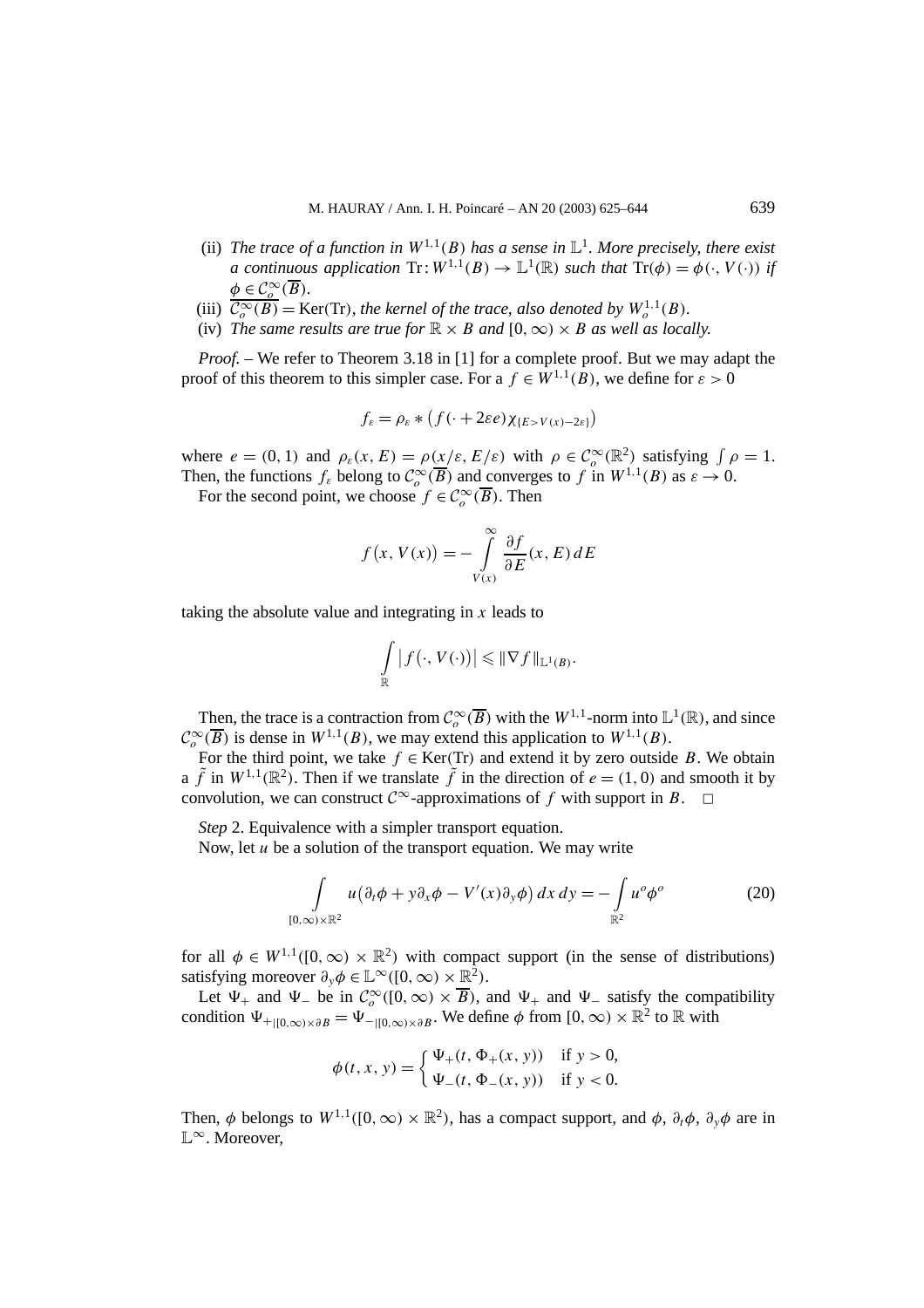640 M. HAURAY / Ann. I. H. Poincaré – AN 20 (2003) 625–644

$$
\partial_x \phi = (\partial_x \Psi_+) \circ \Phi_+ + E(x)(\partial_y \Psi_+) \circ \Phi_+ \quad \text{for } y > 0,
$$
  

$$
\partial_y \phi = y(\partial_y \Psi_+) \circ \Phi_+,
$$
  

$$
\partial_t \phi = (\partial_t \Psi_+) \circ \Phi_+.
$$

Then we have

$$
\partial_t \phi + y \partial_x \phi - E(x) \partial_y \phi = (\partial_t \Psi_+) \circ \Phi_+ + y (\partial_x \Psi_+) \circ \Phi_+
$$

for all *y* > 0. We write  $v_{\pm} = u \circ \Phi_{\pm}^{-1}$ , defined on [0,  $\infty$ ) × *B*. Then, (20) may be written as follows.

$$
\int_{[0,\infty)\times\{y>0\}} \left[ v_{+}(\partial_{t} \Psi_{+} + \sqrt{2(E-V(x))} \partial_{x} \Psi_{+}) \right] \circ \Phi_{+} \n+ \int_{[0,\infty)\times\{y<0\}} \left[ v_{-}(\partial_{t} \Psi_{-} - \sqrt{2(E-V(x))} \partial_{x} \Psi_{-}) \right] \circ \Phi_{-} \n= \int_{y>0} (v_{+}^{0} \Psi_{+}^{0}) \circ \Phi_{+} + \int_{y<0} (v_{-}^{0} \Psi_{-}^{0}) \circ \Phi_{-}.
$$
\n(21)

We can apply the change of variables, and we obtain

$$
\int_{[0,\infty)\times B} v_+\left(\frac{\partial_t \Psi_+}{\sqrt{2(E-V(x))}} + \partial_x \Psi_+\right) + \int_{[0,\infty)\times B} v_-\left(\frac{\partial_t \Psi_-}{\sqrt{2(E-V(x))}} - \partial_x \Psi_-\right)
$$
\n
$$
= \int_{B} \frac{v_+^0 \Psi_+^0 + v_-^0 \Psi_-^0}{\sqrt{2(E-V(x))}}.
$$
\n(22)

It is difficult to work with  $\Phi_+$  and  $\Phi_-$  because of the compatibility condition. But we may make the particular choice  $\Phi_+ = \Phi_-$  (below we will omit the indices  $\pm$ ). Then (22) becomes

$$
\int_{[0,\infty)\times B} (v_+ + v_-) \frac{\partial_t \Psi}{\sqrt{2(E - V(x))}} + (v_+ - v_-) \partial_x \Psi = \int_B \frac{(v_+^0 + v_-^0)}{\sqrt{2(E - V(x))}} \Psi^0.
$$
 (23)

Now, we choose  $\Psi_+ = -\Psi_-$  and  $\Psi_{|[0,\infty)\times \partial B} = 0$  (we omit the indices  $\pm$ ). In this case, (22) becomes

$$
\int_{[0,\infty)\times B} (v_+ - v_-) \frac{\partial_t \Psi}{\sqrt{2(E - V(x))}} + (v_+ + v_-) \partial_x \Psi = \int_B \frac{(v_+^0 - v_-^0)}{\sqrt{2(E - V(x))}} \Psi^0.
$$
 (24)

Then, (20) implies (23) for all  $\Psi$  in  $C_o^{\infty}([0, \infty) \times \overline{B})$ , and (24) for all  $\Psi \in C_o^{\infty}([0, \infty) \times$ *B*) with  $\Psi_{|[0,\infty)\times \partial B} = 0$ , or equivalently for all  $\Psi \in C^\infty$  ( $[0,\infty) \times B$ ) since  $C^\infty$  ( $[0,\infty) \times$ *B*) is dense in  $W_0^{1,1}([0,\infty) \times B)$ . And conversly, these two statements are equivalent with (22) for all  $\Psi_+$  and  $\Psi_-$  in  $C_o^{\infty}([0, \infty) \times \overline{B})$  having the same trace on the boundary.

Thus, we have to solve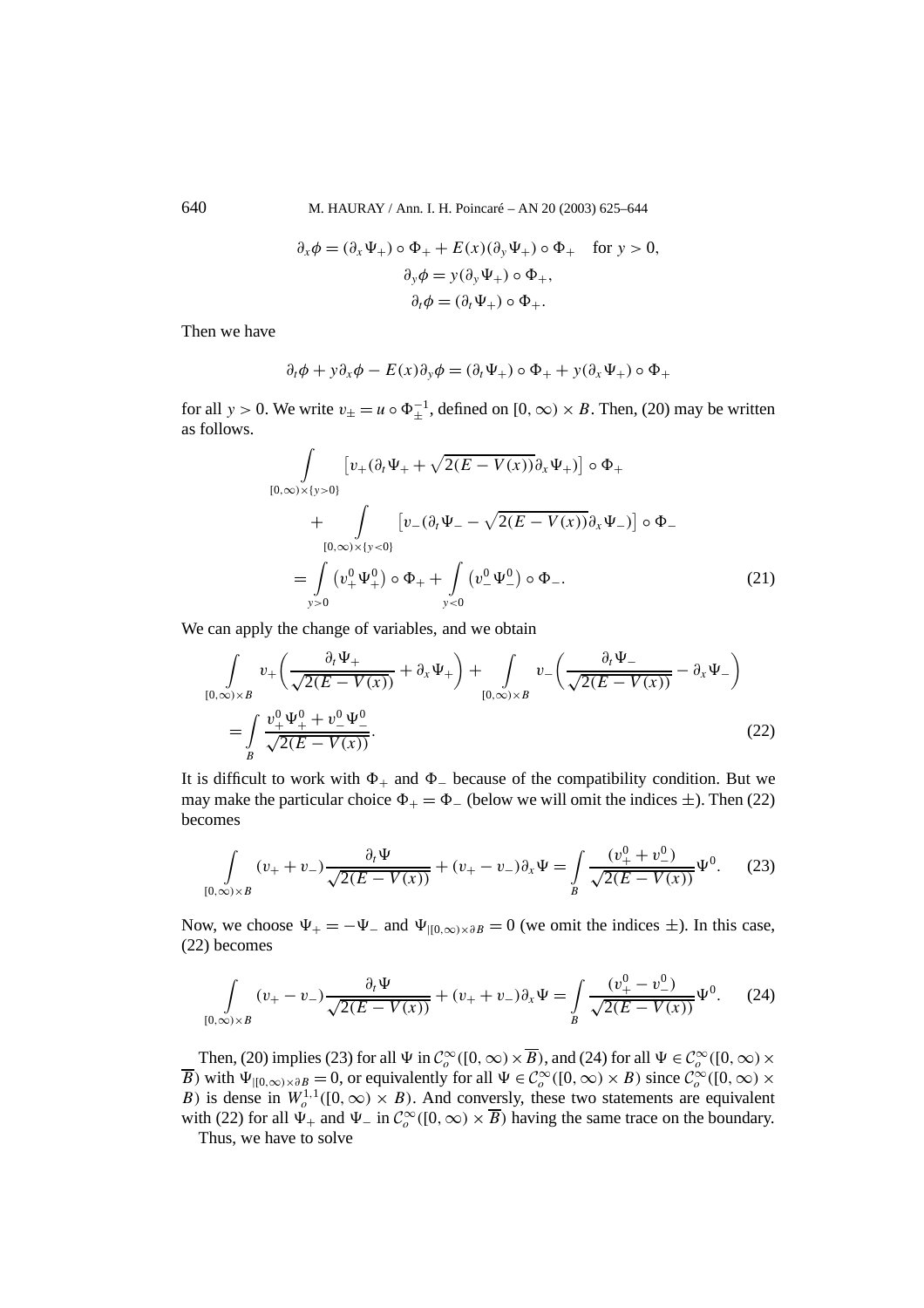$$
\partial_t \left( \frac{v_+ + v_-}{\sqrt{2(E - V(x))}} \right) + \partial_x (v_+ - v_-) = 0 \quad \text{on } \mathcal{D}'([0, \infty) \times \overline{B}), \tag{25}
$$

$$
\partial_t \left( \frac{v_+ - v_-}{\sqrt{2(E - V(x))}} \right) + \partial_x (v_+ + v_-) = 0 \quad \text{on } \mathcal{D}'([0, \infty) \times B), \tag{26}
$$

with the convenient initial conditions. In (25),  $\mathcal{D}'([0,\infty) \times \overline{B})$  means that we allow test functions in  $\mathcal{C}^{\infty}([0,\infty)\times\overline{B})$ .

We can do the same arguments backwards. Therefore, solving  $(25)$ – $(26)$  is equivalent to solve (19)

*Step* 3. Reduction to one dimension.

These two equations do not contain any derivative in *E*. As in the proof of the first result, we want to reduce them to equations in one dimension of space. For the second equation (26), we can make the same argument and we obtain that this equation holds on  $B_E$ , for almost all *E* in  $\mathbb{R}$  (with  $B_E = \{x \in \mathbb{R} \mid (x, E) \in B\}$ ).

For the first equation (25) we can still apply the argument. We shall be more precise since it is a little bit more involved. We choose a test function  $\phi$  of the form  $\phi_1\phi_2$  with  $\phi_1$  depending only on  $(t, x)$  and  $\phi_2$  depending on *E*. We obtain

$$
\int_{[0,\infty)\times B} \left( (v_+ + v_-) \frac{\partial_t \phi_1}{\sqrt{2(E - V(x))}} + (v_+ - v_-) \partial_x \phi_1 \right) \phi_2 = \int_B \frac{(v_+^0 + v_-^0)}{\sqrt{2(E - V(x))}} \phi_1^0 \phi_2.
$$
\n(27)

Since the linear combinaisons of functions of the form  $\phi_1 \phi_2$  are dense in  $C_o^{\infty}([0, \infty))$ with the  $W^{1,1}$ -norm, (27) for all  $C_o^{\infty} \phi_1$  and  $\phi_2$  is equivalent with (23) for all  $C_o^{\infty} \Psi$ . Moreover, since  $W^{1,1}([0,\infty) \times \mathbb{R})$  is separable, it is sufficient (and necessary) to write (27) for  $\phi_1$  choosen among a countable subset  $F_1$  of  $C_o^{\infty}$ -functions.

Now, using Fubini's theorem (27) may be rewritten

$$
\int_{\mathbb{R}} \left( \int_{[0,\infty)\times B_E} (v_+ + v_-) \frac{\partial_t \phi_1}{\sqrt{2(E - V(x))}} + (v_+ - v_-) \partial_x \phi_1 dt dx \right) \phi_2 dE
$$
\n
$$
= \int_{\mathbb{R}} \left( \int_{B_E} \frac{(v_+^0 + v_-^0)}{\sqrt{2(E - V(x))}} \phi_1^o dx \right) \phi_2 dE
$$
\n(28)

for a fixed  $\phi_1$ . Since it is satisfied for all  $\mathcal{C}_o^{\infty}$ - $\phi_2$ , we obtain that

$$
\int_{[0,\infty)\times B_E} (v_+ + v_-) \frac{\partial_t \phi}{\sqrt{2(E - V(x))}} + (v_+ - v_-) \partial_x \phi = \int_{B_E} \frac{(v_+^0 + v_-^0)}{\sqrt{2(E - V(x))}} \phi^o \tag{29}
$$

for all  $E \in \mathbb{R} \setminus N$  where N is a zero-measure set depending on  $\phi_1$ . Now, if we write this equation for all  $\phi_1 \in F_1$ , we obtain that (25) is satisfied, but this time in [0, ∞) ×  $B_E$  for allmost all  $E \in \mathbb{R}$ . And we can do the argument backwards to show that this is equivalent to the initial problem. Finally, we just have to solve  $(25)$ – $(26)$  on  $B<sub>E</sub>$  instead of *B*.

*Step* 4. Solution of the one dimensional problem.

 $B_E$  is a countable union of disjoint open intervals. We denote  $B_E = \bigcup_n (a_n, b_n)$ , where  $a_n$ ,  $b_n$  are disjoints reals. But, since we shall also work on  $\overline{B_E}$  we want that these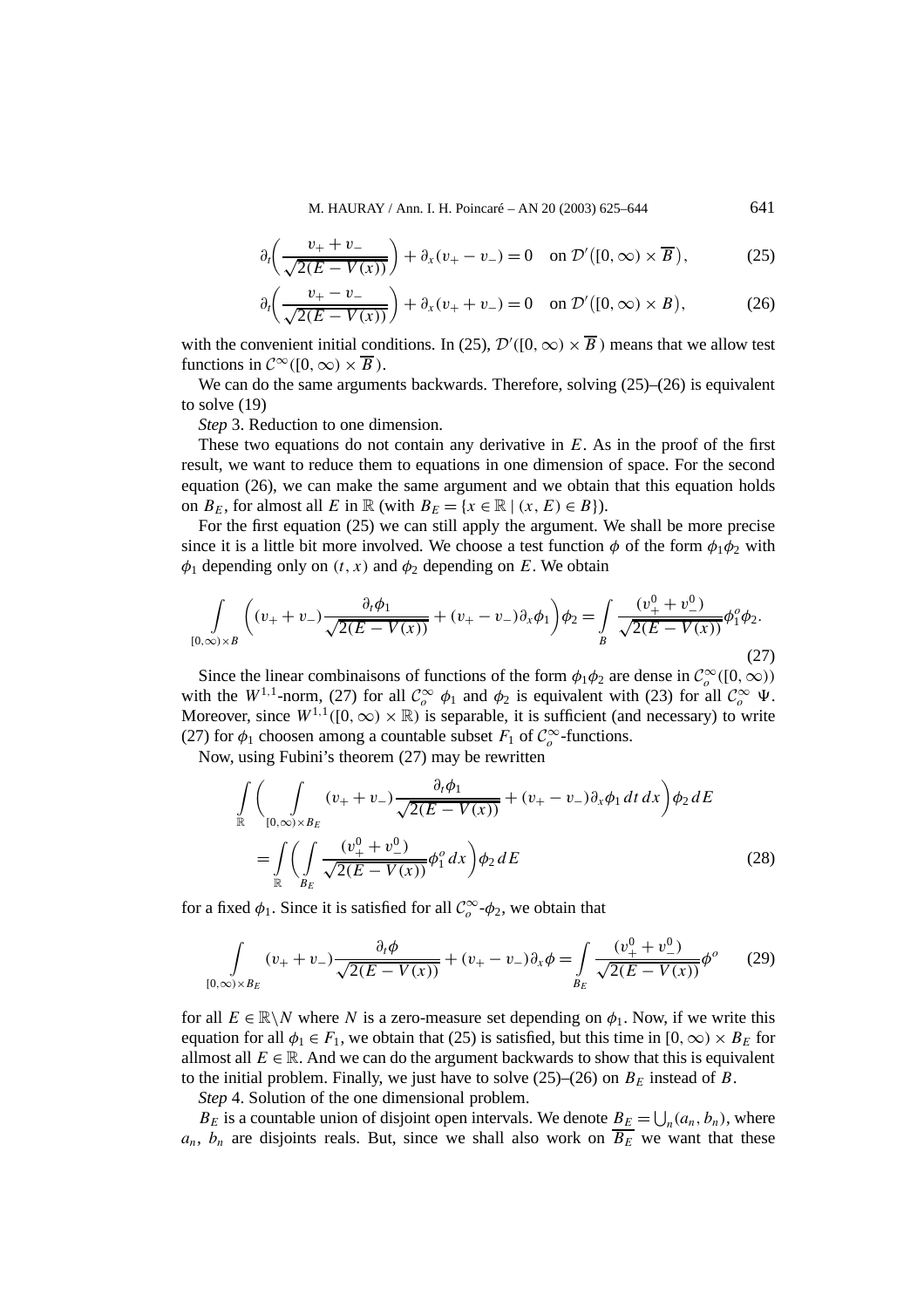open intervals are not to "close" to each other. For instance, if there exist *n, m* such open intervals are not to close to each other, For instance, if there exist *n*, *m* such that  $b_n = a_m$  and if  $1/\sqrt{2(E - V(x))}$  is integrable on a neighboorhood of  $b_n$ , a particle reaching  $b_n$  from the left may continue to go further right or may change direction and go backwards. This will give rise to distinct solutions of the transport equation. But, we shall show that for almost all  $E$ , we have some "free zone" around each  $(a_n, b_n)$ . More precisely, for almost all *E* there exists an  $\varepsilon_n > 0$  such that  $B_E \cap (a_n - \varepsilon_n, b_n + \varepsilon_n) =$  $(a_n, b_n)$ . If we admit this point, we see that we just have to solve (25)–(26) on an interval of the type  $(a', b')$ , where *a'* belongs to  $[-\infty, +\infty)$  and *b'* to  $(-\infty, +\infty]$ . Before going further, we prove the

LEMMA 2. – *For almost all E, if we write*  $B_E = \bigcup_n (a_n, b_n)$  *then, for each n, there exists some*  $\varepsilon_n > 0$  *such that*  $B_E \cap (a_n - \varepsilon_n, b_n + \varepsilon_n) = (a_n, b_n)$ *.* 

*Proof.* – First we recall that since *V* belongs to  $W_{\text{loc}}^{1,1}$ , the image by *V* of a zeromeasure set is a zero-measure set. Then, we state a result similar to the Sard's lemma for V. Let *Z* be the set were  $V'$  vanishes. We claim that  $V(Z)$  has zero-measure. Of course, *Z* is defined up to a zero-measure set, but this is irrelevant for our claim in view of the fact recalled above. In order to prove our claim, we choose a sequence of open sets *On* such that  $Z \subset O_n$  and  $\lambda(O_n \backslash Z)$  goes to 0 as *n* goes to  $\infty$ . Here and below  $\lambda$  denotes the Lesbegue measure on  $\mathbb{R}$  or  $\mathbb{R}^2$ . We may write  $O_n = \bigcup_m I_{n,m}$  where the  $I_{n,m}$  are disjoint intervals of R. Then,

$$
\lambda(V(O_n)) = \lambda \left(V\left(\bigcup_{m} I_{n,m}\right)\right) \leqslant \sum_{m} \lambda \left(V(I_{n,m})\right)
$$
  

$$
\leqslant \sum_{m} \int_{I_{n,m}} |V'| = \int_{O_n} |V'| \leqslant \int_{O_n \setminus Z} |V'|
$$

and the last quantity goes to 0 as  $n \to \infty$  since  $\lambda(O_n \backslash Z)$  goes to 0 as  $n \to \infty$  and our claim is shown.

Next, we denote by  $Z_1$  the set such that  $Z_1^c$  is the set of Lebesgue points of *V'* (i.e. the set of points such that  $1/(2\varepsilon)\int_{x-\varepsilon}^{x+\varepsilon} |V'(y) - V'(x)| dy$  goes to zero as  $\varepsilon \to 0$ ). Then,  $\lambda(Z_1) = 0$ . According to what we proved above, we know that  $\lambda(V(Z \cup Z_1)) = 0$ . Now, if we choose  $E \in V(Z \cup Z_1)^c$ , and write  $B_E = \bigcup_n (a_n, b_n)$  as above, we know that  $a_n$  and  $b_n$  are Lebesgue's point of V' with  $V'(a_n) \neq 0$  and  $V'(b_n) \neq 0$ . Then necessarily,  $V'(b_n) > 0$  and *V* is strictly increasing in a neighboorhood of  $b_n$  because it is a Lebesgue's point. Since we may make the same argument near  $a_n$ , we have then shown the existence of  $\varepsilon_n$  as stated in the lemma.  $\Box$ 

To solve (25)–(26) on  $(a', b')$  we use the change of variable  $x \mapsto z = F(x)$  where *F* is a primitive of  $1/\sqrt{2(E - V(x))}$  from  $(a', b')$  to  $(a, b)$ . We can because this quantity is locally integrable on almost all lines (this result is easily seen using Fubini's theorem). Then, we obtain the two following equations

$$
\partial_t (w_+ + w_-) + \partial_z (w_+ - w_-) = 0 \quad \text{on } [0, \infty) \times [a, b], \tag{30}
$$

$$
\partial_t (w_+ - w_-) + \partial_z (w_+ + w_-) = 0 \quad \text{on } [0, \infty) \times (a, b), \tag{31}
$$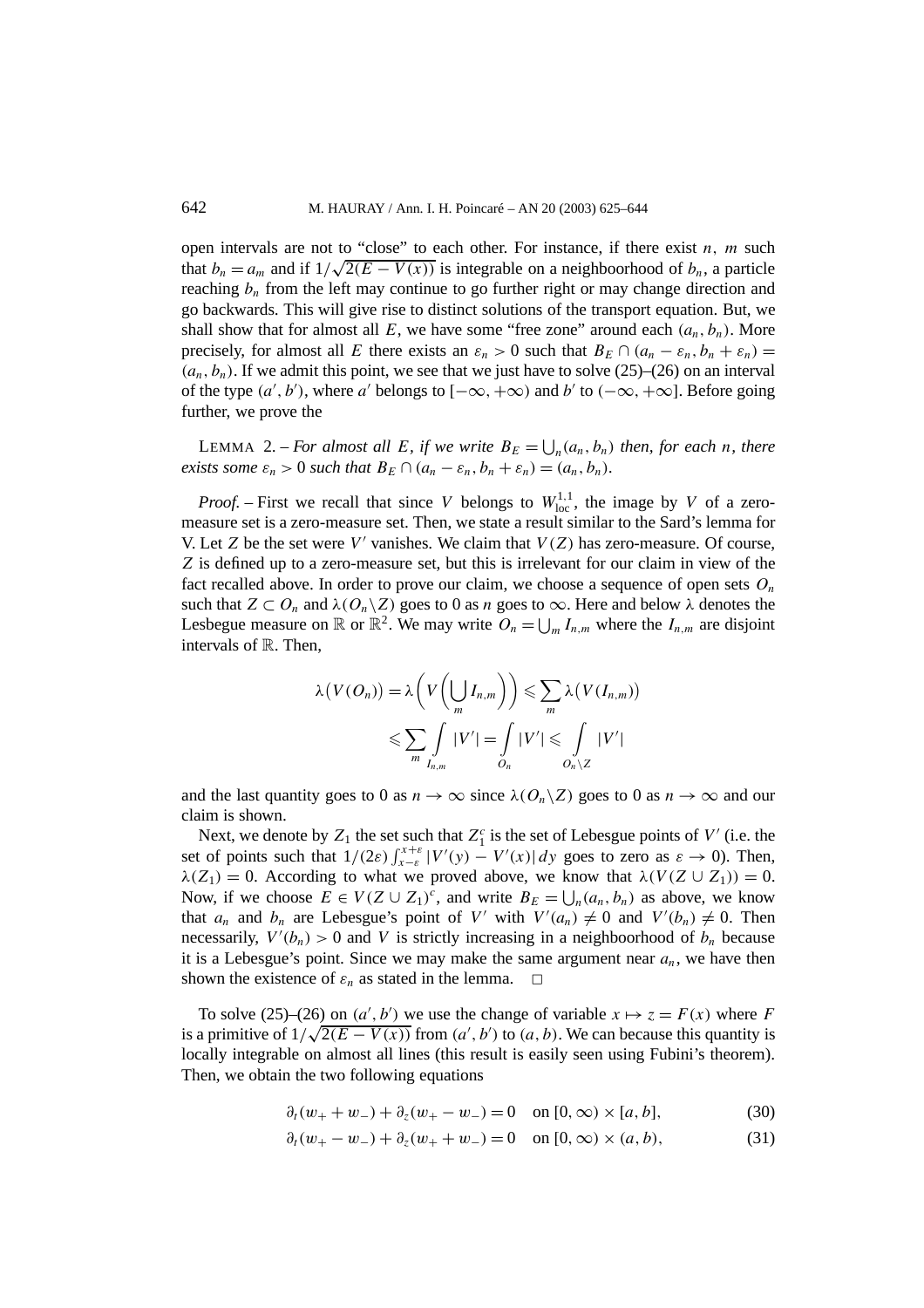

Fig. 4. Behaviour of  $w_+$  and  $w_-$ .

with appropriate initial conditions. And as before, in (30) we use test functions in  $\mathcal{C}_o^{\infty}([0,\infty) \times [a,b])$  (in others words the tests functions do not necessarily vanish on  ${z = a}$  and  ${z = b}$  when *a* and *b* are finite).

Here, if  $a' = -\infty$  or  $b' = +\infty$  we need the assumption of non-integrability on *V*. If it is not verified, *a* (or *b*) will be finite, and we cannot use test functions which do not vanish on  $\{z = a\}$  (or  $\{z = b\}$ ) in (25). And we shall not have the uniqueness of solutions of the equivalent problem (as will become clearerr below).

Adding and substracting the two equations in  $\mathcal{D}'([0,\infty) \times (a,b))$  yields

$$
\partial_t w_+ + \partial_z w_+ = 0 \quad \text{in } \mathcal{D}'([0, \infty) \times (a, b)),
$$
  

$$
\partial_t w_- - \partial_z w_- = 0 \quad \text{in } \mathcal{D}'([0, \infty) \times (a, b)).
$$

Hence, the solutions are of the form  $w_+(t, z) = \Phi_+(z - t)$  and  $w_-(t, z) = \Phi_-(z + t)$ with  $\Phi_+$  and  $\Phi_-$  belonging to  $\mathbb{L}^{\infty}(\mathbb{R})$ . but we have not used yet the fact that (30) is true on [*a, b*]. This tells us formally that  $w_+(t, a) = w_-(t, a)$  when  $a \neq -\infty$  and  $w_+(t, b) = w_-(t, b)$  when  $b \neq +\infty$ . This can be justified. Indeed, let us assume that  $b \neq +\infty$  and let we choose some  $\phi \in C_o^{\infty}((0, \infty))$ , an  $\varepsilon \in (0, b - a)$  and  $\chi_{\varepsilon} \in C^{\infty}(\mathbb{R})$ increasing such that  $\chi_{\varepsilon}(z) = 0$  for  $z < b - \varepsilon$  and some  $\chi_{\varepsilon}(z) = 1$  for  $z > b$ . We use  $\phi \chi_{\varepsilon}(z) = 0$ as a test function in (30). We then obtain

$$
\int_{[0,\infty)\times(b-\varepsilon,b)} (\Phi_+(z-t)+\Phi_-(z+t))\partial_t \phi(t)\chi_{\varepsilon}(z) dt dz \n+ \int_{[0,\infty)\times(b-\varepsilon,b)} (\Phi_+(z-t)-\Phi_-(z+t))\phi(t)\partial_z \chi_{\varepsilon}(z) dt dz = 0.
$$

When  $\varepsilon \to 0$ , the first integral goes to 0. The second integral goes to  $\int_{[0,\infty)} (\Phi_+(b-t) \Phi_-(b+t)\phi(t) dt$ . Since it holds for all  $\phi \in C_o^{\infty}((0,\infty))$ , we obtain that  $\Phi_+(b-t)$  $\Phi_-(b+t)$ *.* We can prove similary that  $\Phi_+(a-t) = \Phi_-(t+a)$  if  $a \neq -\infty$ .